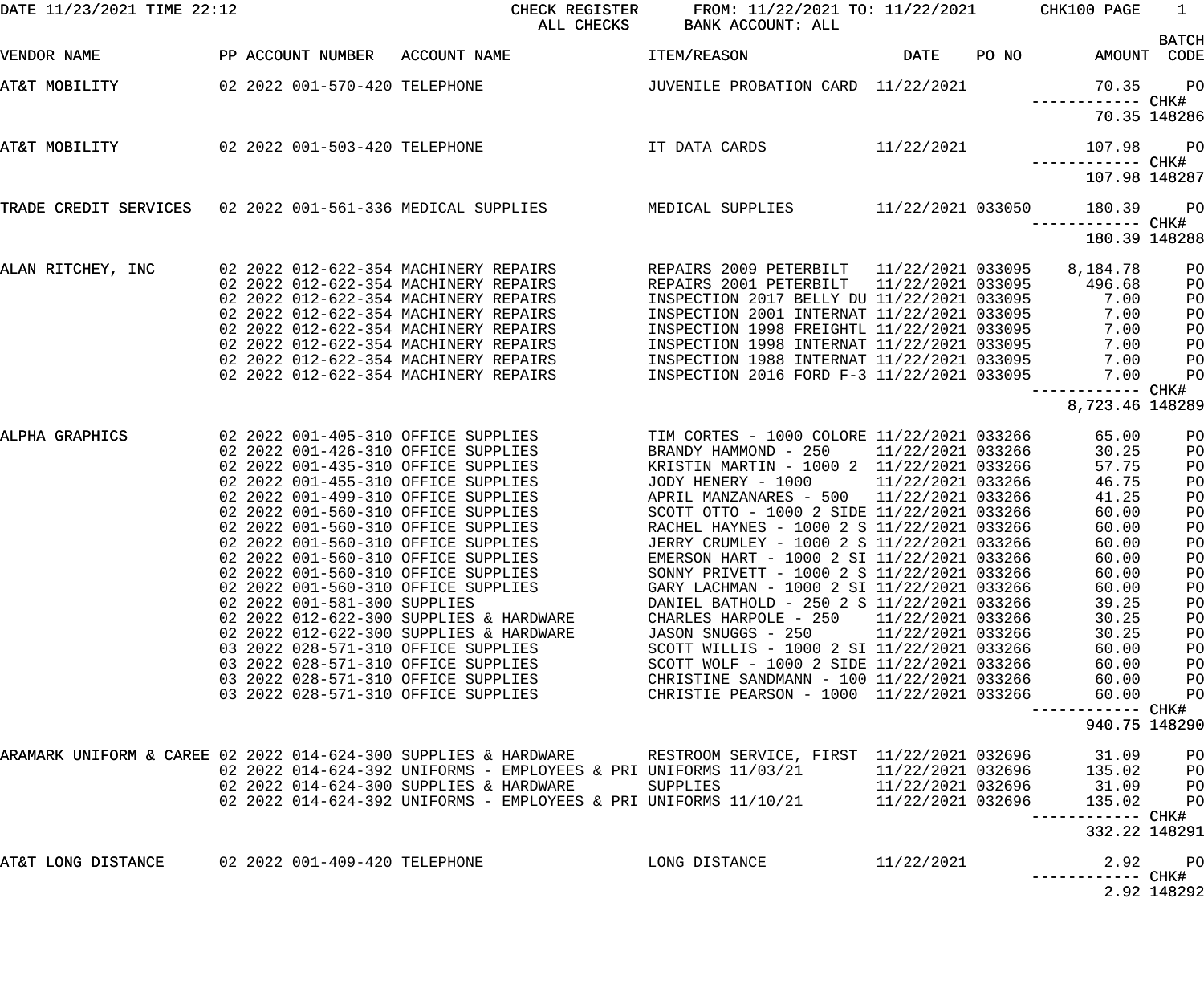| DATE 11/23/2021 TIME 22:12                                    |  |                                                                                                                                     | CHECK REGISTER<br>ALL CHECKS                                                                                                                                                                                                                                                                                                                                                                                       | FROM: 11/22/2021 TO: 11/22/2021<br>BANK ACCOUNT: ALL                                                                                                                               |                                                                                                                                                                                                                                     |       | CHK100 PAGE                                                                                               | $\overline{2}$                                                 |
|---------------------------------------------------------------|--|-------------------------------------------------------------------------------------------------------------------------------------|--------------------------------------------------------------------------------------------------------------------------------------------------------------------------------------------------------------------------------------------------------------------------------------------------------------------------------------------------------------------------------------------------------------------|------------------------------------------------------------------------------------------------------------------------------------------------------------------------------------|-------------------------------------------------------------------------------------------------------------------------------------------------------------------------------------------------------------------------------------|-------|-----------------------------------------------------------------------------------------------------------|----------------------------------------------------------------|
| VENDOR NAME                                                   |  | PP ACCOUNT NUMBER                                                                                                                   | ACCOUNT NAME                                                                                                                                                                                                                                                                                                                                                                                                       | <b>ITEM/REASON</b>                                                                                                                                                                 | DATE                                                                                                                                                                                                                                | PO NO | AMOUNT                                                                                                    | <b>BATCH</b><br>CODE                                           |
| ATMOS ENERGY                                                  |  | 02 2022 001-510-441 GAS<br>02 2022 001-510-441 GAS<br>02 2022 001-510-441 GAS<br>02 2022 001-510-441 GAS<br>02 2022 001-510-441 GAS |                                                                                                                                                                                                                                                                                                                                                                                                                    | 201 W CALIFORNIA<br>2125 RICE AVE<br>301 S CHESTNUT<br>112 S DIXON<br>202 W CALIFORNIA                                                                                             | 11/22/2021<br>11/22/2021<br>11/22/2021<br>11/22/2021<br>11/22/2021                                                                                                                                                                  |       | 63.65<br>73.83<br>206.80<br>67.62<br>58.80<br>----------- CHK#<br>470.70 148293                           | PO<br>PO<br>PO<br>PO<br>PO                                     |
| ATWOOD DISTRIBUTING LP 02 2022 001-540-499 MISCELLANEOUS      |  |                                                                                                                                     |                                                                                                                                                                                                                                                                                                                                                                                                                    | HOME DEFENSE                                                                                                                                                                       |                                                                                                                                                                                                                                     |       | 11/22/2021 032953 13.99                                                                                   | <b>PO</b><br>13.99 148294                                      |
| BANE MACHINERY INC 02 2022 014-624-354 MACHINERY REPAIRS      |  |                                                                                                                                     |                                                                                                                                                                                                                                                                                                                                                                                                                    | BLADE BOLT                                                                                                                                                                         | 11/22/2021 032701                                                                                                                                                                                                                   |       | 185.52<br>------------ CHK#                                                                               | <b>PO</b>                                                      |
| BIG M AUTO SUPPLY LIMIT 02 2022 011-621-354 MACHINERY REPAIRS |  |                                                                                                                                     | 02 2022 011-621-354 MACHINERY REPAIRS                                                                                                                                                                                                                                                                                                                                                                              | ANTIFREEZE<br>CLAMPS                                                                                                                                                               | 11/22/2021 033166<br>11/22/2021 033166                                                                                                                                                                                              |       | 185.52 148295<br>60.71<br>10.36                                                                           | PO<br>PO                                                       |
|                                                               |  |                                                                                                                                     | 02 2022 011-621-354 MACHINERY REPAIRS                                                                                                                                                                                                                                                                                                                                                                              | PARTS                                                                                                                                                                              | 11/22/2021 033166                                                                                                                                                                                                                   |       | 212.29<br>------------ CHK#<br>283.36 148296                                                              | PO                                                             |
| BORDEN DAIRY                                                  |  |                                                                                                                                     | 02 2022 001-561-333 FOOD FOR JAIL<br>02 2022 001-561-333 FOOD FOR JAIL<br>02 2022 001-561-333 FOOD FOR JAIL<br>02 2022 001-561-333 FOOD FOR JAIL                                                                                                                                                                                                                                                                   | MILK<br>MILK<br>MILK<br>MILK                                                                                                                                                       | 11/22/2021 032958<br>11/22/2021 032958<br>11/22/2021 032958<br>11/22/2021 032958                                                                                                                                                    |       | 161.10<br>161.10<br>161.10<br>201.38<br>------ CHK#                                                       | PO<br>PO<br>PO<br>PO                                           |
|                                                               |  |                                                                                                                                     |                                                                                                                                                                                                                                                                                                                                                                                                                    |                                                                                                                                                                                    |                                                                                                                                                                                                                                     |       | 684.68 148297                                                                                             |                                                                |
| BOUND TREE MEDICAL LLC 02 2022 001-540-391 MEDICAL SUPPLIES   |  |                                                                                                                                     | 02 2022 001-540-391 MEDICAL SUPPLIES<br>02 2022 001-407-457 MACHINERY & EQUIP-NON CAPI AED<br>02 2022 001-540-392 UNIFORMS<br>02 2022 001-540-391 MEDICAL SUPPLIES<br>02 2022 001-540-391 MEDICAL SUPPLIES<br>02 2022 001-540-391 MEDICAL SUPPLIES<br>02 2022 001-540-391 MEDICAL SUPPLIES<br>02 2022 001-540-391 MEDICAL SUPPLIES<br>02 2022 001-540-391 MEDICAL SUPPLIES<br>02 2022 001-540-391 MEDICAL SUPPLIES | DILTIAZEM<br>EPINEPHRINE<br>5.11 PANTS<br>MEDICAL SUPPLIES<br>MEDICAL SUPPLIES<br>MEDICAL SUPPLIES<br>MEDICAL SUPPLIES<br>MEDICAL SUPPLIES<br>MEDICAL SUPPLIES<br>MEDICAL SUPPLIES | 11/22/2021 032951<br>11/22/2021 032951<br>11/22/2021 033282<br>11/22/2021 032951<br>11/22/2021 032951<br>11/22/2021 032951<br>11/22/2021 032951<br>11/22/2021 032951<br>11/22/2021 032951<br>11/22/2021 032951<br>11/22/2021 032951 |       | 35.15<br>287.25<br>1,429.99<br>85.58<br>557.72<br>752.15<br>349.01<br>2,797.92<br>40.98<br>14.20<br>68.70 | PO<br>PO<br>PO<br>PO<br>PO<br>PO<br>PO<br>PO<br>PO<br>PO<br>PO |
|                                                               |  |                                                                                                                                     |                                                                                                                                                                                                                                                                                                                                                                                                                    |                                                                                                                                                                                    |                                                                                                                                                                                                                                     |       | ------------ CHK#<br>6,418.65 148298                                                                      |                                                                |
| BRENNAN PATTY                                                 |  |                                                                                                                                     | 02 2022 001-497-427 CONFERENCE EXPENSE                                                                                                                                                                                                                                                                                                                                                                             | TEXAS PUBLIC FUNDS CONF 11/22/2021                                                                                                                                                 |                                                                                                                                                                                                                                     |       | 728.72<br>728.72 148299                                                                                   | PO                                                             |
|                                                               |  |                                                                                                                                     | BRINKLEY JOSHUA R. ATTY 02 2022 001-409-400 COURT APPOINTED ATTORNEYS  TITIO A CHILD<br>02 2022 001-409-400 COURT APPOINTED ATTORNEYS                                                                                                                                                                                                                                                                              | ITIO G CHILDREN                                                                                                                                                                    | 11/22/2021<br>11/22/2021                                                                                                                                                                                                            |       | 300.00<br>350.00                                                                                          | PO<br>PO                                                       |
|                                                               |  |                                                                                                                                     |                                                                                                                                                                                                                                                                                                                                                                                                                    |                                                                                                                                                                                    |                                                                                                                                                                                                                                     |       | 650.00 148300                                                                                             |                                                                |
| BRUCES PROPERTY SERVICE 02 2022 001-510-306 CONTRACT SERVICES |  |                                                                                                                                     |                                                                                                                                                                                                                                                                                                                                                                                                                    | OCT 2021 - LAWN MAINTENA 11/22/2021 032975                                                                                                                                         |                                                                                                                                                                                                                                     |       | 2,100.00                                                                                                  | PO                                                             |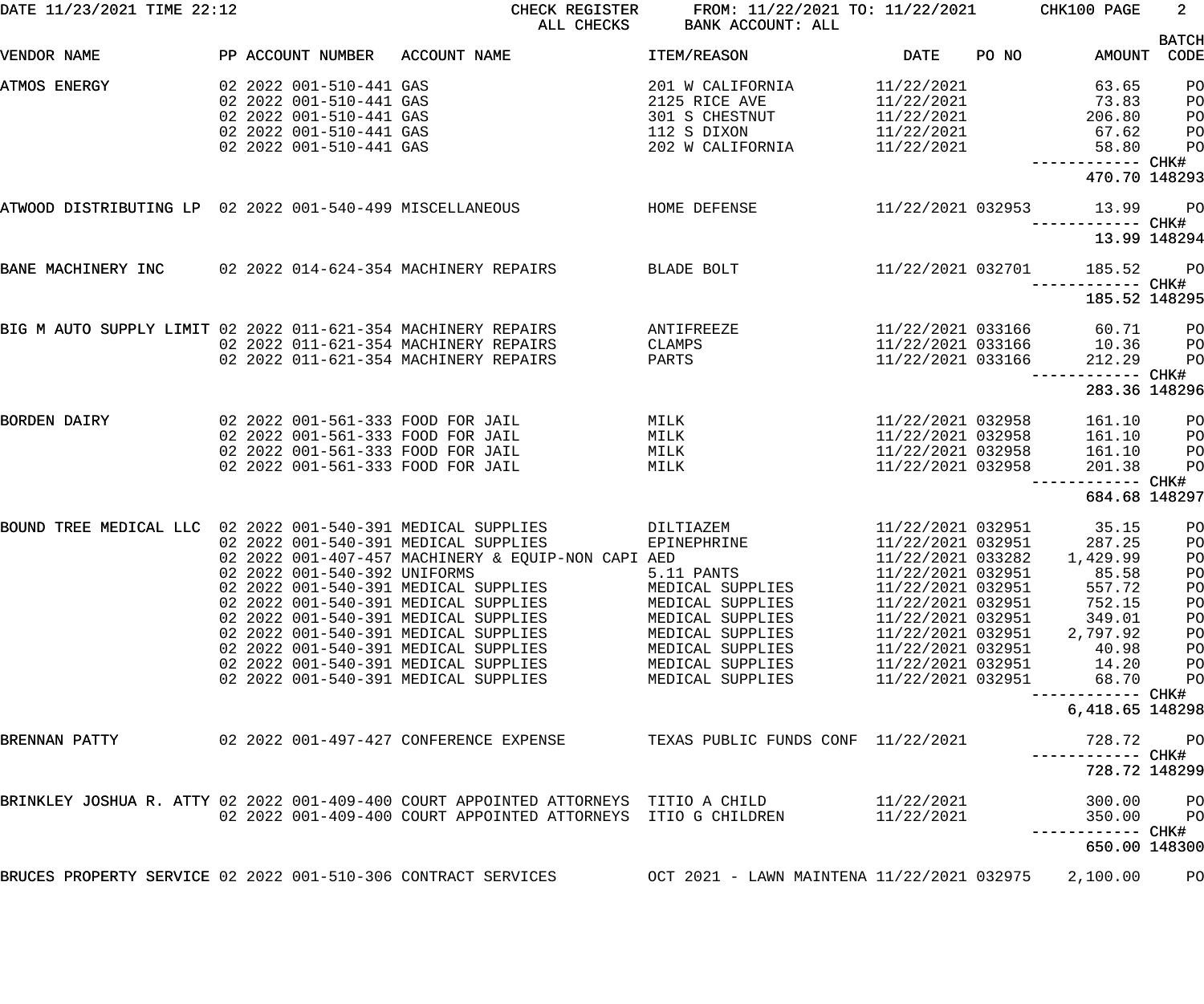| DATE 11/23/2021 TIME 22:12                                                                                 |  | ALL CHECKS                                                                                              | CHECK REGISTER FROM: 11/22/2021 TO: 11/22/2021 CHK100 PAGE<br>BANK ACCOUNT: ALL                |                   |                                                       | $\overline{\phantom{a}}$ 3<br><b>BATCH</b> |
|------------------------------------------------------------------------------------------------------------|--|---------------------------------------------------------------------------------------------------------|------------------------------------------------------------------------------------------------|-------------------|-------------------------------------------------------|--------------------------------------------|
| VENDOR NAME                                                                                                |  | PP ACCOUNT NUMBER ACCOUNT NAME TEM/REASON                                                               |                                                                                                | <b>DATE</b>       | PO NO AMOUNT CODE                                     |                                            |
|                                                                                                            |  |                                                                                                         |                                                                                                |                   | -----------         CHK#<br>2,100.00 148301           |                                            |
| C&L MACHINE SHOP 02 2022 014-624-354 MACHINERY REPAIRS                                                     |  |                                                                                                         | SEAL KIT                                                                                       |                   | 11/22/2021 032706 105.00 PO<br>CHK# ------------ CHK# |                                            |
|                                                                                                            |  |                                                                                                         |                                                                                                |                   | 105.00 148302                                         |                                            |
|                                                                                                            |  | CALLISBURG COMMUNITY IM 02 2022 001-403-410 ELECTION EXPENSE GENERAL ELECTION LOCATIO 11/22/2021 033130 |                                                                                                |                   | 100.00 PO                                             |                                            |
|                                                                                                            |  |                                                                                                         |                                                                                                |                   | 100.00 148303                                         |                                            |
|                                                                                                            |  | CALLISBURG ISD 62 2022 001-209-300 RESTITUTION PAYABLE RESTITUTION                                      |                                                                                                | 11/22/2021        |                                                       | 30.00 PO                                   |
|                                                                                                            |  |                                                                                                         |                                                                                                |                   |                                                       | 30.00 148304                               |
| CAREFLITE                                                                                                  |  | 02 2022 001-498-411 EMPLOYEE RECOGNITION                                                                | LOWE, VALENZUELA $11/22/2021$ 033089 $24.00$ PO                                                |                   |                                                       |                                            |
|                                                                                                            |  |                                                                                                         |                                                                                                |                   |                                                       | 24.00 148305                               |
| CARR BRANDY                                                                                                |  | 02 2022 001-499-427 CONFERENCE                                                                          | 39TH ANNUAL COUNTY TAX 11/22/2021                                                              |                   | 375.44 PO                                             |                                            |
|                                                                                                            |  |                                                                                                         |                                                                                                |                   | 375.44 148306                                         |                                            |
| CARTER SUSAN E ATTORNEY 02 2022 001-409-495 TRIAL EXPENSE                                                  |  |                                                                                                         | ITIO PRG & IRD 11/22/2021                                                                      |                   | 6,980.00 PO<br>------------ CHK#                      |                                            |
|                                                                                                            |  |                                                                                                         |                                                                                                |                   | 6,980.00 148307                                       |                                            |
| CAVALLO ENERGY TEXAS LL 02 2022 001-510-440 ELECTRICITY                                                    |  |                                                                                                         | 201 W CALIFORNIA 11/22/2021                                                                    |                   | 482.31 PO<br>----------- CHK#                         |                                            |
|                                                                                                            |  |                                                                                                         |                                                                                                |                   | 482.31 148308                                         |                                            |
| CBJ TIRE & ALIGNMENT NR 02 2022 001-561-354 VEHICLE MAINTENANCE<br>02 2022 001-561-354 VEHICLE MAINTENANCE |  |                                                                                                         | UNIT 19 - MOUNT & BALANC 11/22/2021 033052<br>UNIT 19 - TPMS SENSOR 11/22/2021 033052 55.00 PO |                   |                                                       | 20.00 PO                                   |
|                                                                                                            |  | 02 2022 001-561-354 VEHICLE MAINTENANCE                                                                 | UNIT 26 - ALIGNMENT, MOU 11/22/2021 033052                                                     |                   | 159.95                                                | <b>PO</b>                                  |
|                                                                                                            |  |                                                                                                         |                                                                                                |                   | 234.95 148309                                         |                                            |
|                                                                                                            |  | CCD COUNSELING P.A. 03 2022 020-570-328 MENTAL HEALTH SERVICES                                          | JUVENILES - BB, RB 11/22/2021 033239                                                           |                   | 480.00<br>------------ CHK#                           | <b>PO</b>                                  |
|                                                                                                            |  |                                                                                                         |                                                                                                |                   | 480.00 148310                                         |                                            |
| CENGAGE LEARNING INC 02 2022 001-650-590 BOOKS                                                             |  |                                                                                                         | <b>BOOKS</b>                                                                                   | 11/22/2021 032676 | 57.58                                                 | <b>PO</b>                                  |
|                                                                                                            |  |                                                                                                         |                                                                                                |                   |                                                       | 57.58 148311                               |
| CENTURY FIRE PROTECTION 02 2022 001-510-450 BUILDING MAINTENANCE                                           |  |                                                                                                         | 1ST QRT MONITORING                                                                             | 11/22/2021 033237 | 360.00                                                | <b>PO</b>                                  |
|                                                                                                            |  |                                                                                                         |                                                                                                |                   | 360.00 148312                                         |                                            |
| CITIBANK COMMERCIAL CAR 02 2022 001-540-420 TELEPHONE                                                      |  | 02 2022 001-581-427 CONFERENCE EXPENSE                                                                  | OCT 2021 - 145 CR 211 11/22/2021 032962<br>SHERATON - 10/4 - 10/07/ 11/22/2021 033272          |                   | 245.82<br>800.55                                      | PO<br>PO                                   |
|                                                                                                            |  | 02  2022  001-540-391  MEDICAL SUPPLIES<br>02 2022 001-495-427 CONFERENCE EXPENSE                       | LACTATE TEST STRIPS 11/22/2021 033062<br>CLATID - SHARON - DOL FL 11/22/2021 033236            |                   | 705.70<br>199.00                                      | PO<br>PO                                   |
|                                                                                                            |  |                                                                                                         |                                                                                                |                   |                                                       |                                            |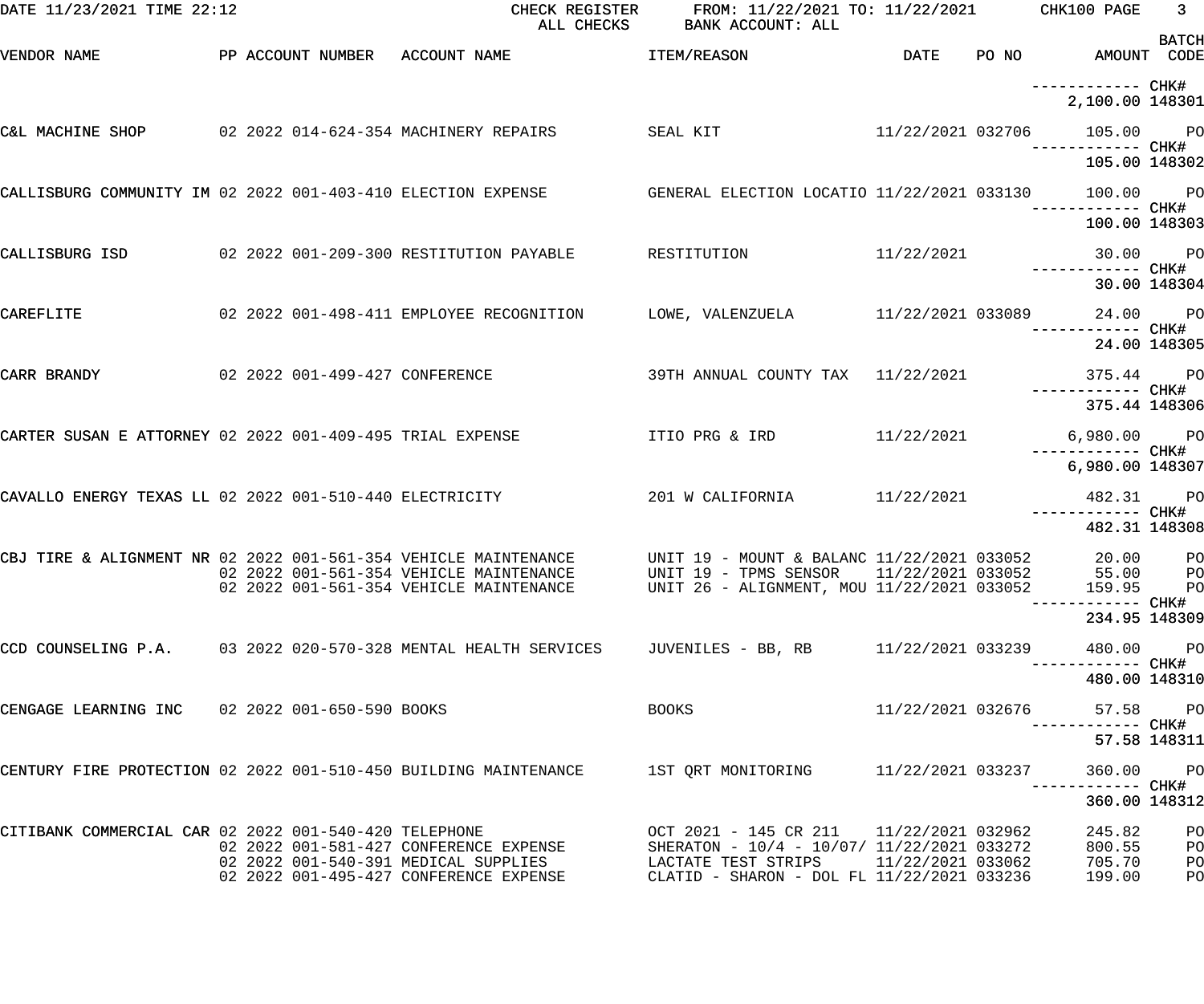| DATE 11/23/2021 TIME 22:12 |  |  |
|----------------------------|--|--|
|                            |  |  |

DATE 11/23/2021 TIME 22:12 CHECK REGISTER FROM: 11/22/2021 TO: 11/22/2021 CHK100 PAGE 4 ALL CHECKS BANK ACCOUNT: ALL

|                       |                   |                                                                                                                                                                                                                                               |                                            |                                                                                  |       |                                                         | <b>BATCH</b>    |
|-----------------------|-------------------|-----------------------------------------------------------------------------------------------------------------------------------------------------------------------------------------------------------------------------------------------|--------------------------------------------|----------------------------------------------------------------------------------|-------|---------------------------------------------------------|-----------------|
| VENDOR NAME           | PP ACCOUNT NUMBER | ACCOUNT NAME                                                                                                                                                                                                                                  | <b>ITEM/REASON</b>                         | <b>DATE</b>                                                                      | PO NO | AMOUNT CODE                                             |                 |
|                       |                   | 02 2022 012-622-427 CONFERENCE EXPENSE                                                                                                                                                                                                        | OMNI HOTEL 10/18 - 10/20 11/22/2021 033229 |                                                                                  |       | 655.35                                                  | PO              |
|                       |                   | 02 2022 012-622-427 CONFERENCE EXPENSE                                                                                                                                                                                                        | REFUND                                     | 11/22/2021                                                                       |       | $300.00 -$                                              | PO              |
|                       |                   | 02 2022 011-621-354 MACHINERY REPAIRS                                                                                                                                                                                                         | TAGS                                       | 11/22/2021 033229                                                                |       | 1.00                                                    | PO              |
|                       |                   | 02 2022 011 021 334 MACHINERI REPAIRS<br>02 2022 001-560-427 CONFERENCE EXPENSE<br>02 2022 001-560-427 CONFERENCE EXPENSE<br>02 2022 001-561-424 RETURNING PRISONERS<br>02 2022 001-561-424 RETURNING PRISONERS<br>02 2022 001-560-427 CONFER | TAGS                                       | 11/22/2021 033229                                                                |       | 7.50                                                    | PO              |
|                       |                   |                                                                                                                                                                                                                                               | HOTEL GALVEZ 10/11 - 10/ 11/22/2021 033272 |                                                                                  |       | 465.75                                                  | PO              |
|                       |                   |                                                                                                                                                                                                                                               | HOTEL GALVEZ 10/11 - 10/ 11/22/2021 033272 |                                                                                  |       | 524.22                                                  | PO              |
|                       |                   |                                                                                                                                                                                                                                               | HILTON 10/18/21 11/22/2021 033235          |                                                                                  |       | 323.58                                                  | PO              |
|                       |                   |                                                                                                                                                                                                                                               | TX ASSOC OF PROPERTY 11/22/2021 033272     |                                                                                  |       | 350.00                                                  | PO              |
|                       |                   | 02 2022 001-495-457 MACHINERY & EQUIP - NON CA TIME STAMP                                                                                                                                                                                     |                                            | 11/22/2021 033236                                                                |       | 819.21                                                  | PO              |
|                       |                   |                                                                                                                                                                                                                                               |                                            |                                                                                  |       |                                                         | PO              |
|                       |                   |                                                                                                                                                                                                                                               |                                            |                                                                                  |       |                                                         | PO<br>PO        |
|                       |                   |                                                                                                                                                                                                                                               |                                            |                                                                                  |       |                                                         | PO              |
|                       |                   | 02 2022 001-476-495 TRIAL EXPENSE<br>02 2022 001-561-429 TRAINING PRISONERS<br>02 2022 001-561-424 RETURNING PRISONERS<br>02 2022 001-503-390 SUBSCRIPTIONS<br>02 2022 001-503-390 SUBSCRIPTIONS<br>02 2022 001-503-390 SUBSCRIPTIONS<br>2    |                                            |                                                                                  |       | ----------- CHK#                                        |                 |
|                       |                   |                                                                                                                                                                                                                                               |                                            |                                                                                  |       | 5, 295.95 148313                                        |                 |
|                       |                   |                                                                                                                                                                                                                                               |                                            |                                                                                  |       |                                                         |                 |
| CITY OF GAINESVILLE   |                   |                                                                                                                                                                                                                                               |                                            | 11/22/2021<br>11/22/2021<br>11/22/2021<br>11/22/2021<br>11/22/2021<br>11/22/2021 |       | 1,027.07                                                | PO              |
|                       |                   |                                                                                                                                                                                                                                               |                                            |                                                                                  |       | 145.58                                                  | PO              |
|                       |                   |                                                                                                                                                                                                                                               |                                            |                                                                                  |       | 100.03                                                  | PO              |
|                       |                   |                                                                                                                                                                                                                                               |                                            |                                                                                  |       | 100.03<br>183.00<br>113.63<br>227.04<br>530.67<br>90.72 | PO              |
|                       |                   |                                                                                                                                                                                                                                               |                                            |                                                                                  |       |                                                         | PO              |
|                       |                   |                                                                                                                                                                                                                                               |                                            |                                                                                  |       |                                                         | PO              |
|                       |                   |                                                                                                                                                                                                                                               |                                            | 11/22/2021                                                                       |       |                                                         | PO              |
|                       |                   |                                                                                                                                                                                                                                               |                                            | 11/22/2021<br>11/22/2021                                                         |       | 104.20                                                  | PO<br>PO        |
|                       |                   |                                                                                                                                                                                                                                               |                                            | 11/22/2021                                                                       |       | 67.53                                                   | PO              |
|                       |                   |                                                                                                                                                                                                                                               |                                            |                                                                                  |       | ------------ CHK#                                       |                 |
|                       |                   |                                                                                                                                                                                                                                               |                                            |                                                                                  |       | 2,589.47 148314                                         |                 |
| CLARK SARA            |                   | 02  2022  001-209-300  RESTITUTION PAYABLE  RUIZ                                                                                                                                                                                              |                                            | 11/22/2021                                                                       |       | 10.00                                                   | <b>PO</b>       |
|                       |                   |                                                                                                                                                                                                                                               |                                            |                                                                                  |       | ------------ CHK#                                       |                 |
|                       |                   |                                                                                                                                                                                                                                               |                                            |                                                                                  |       | 10.00 148315                                            |                 |
|                       |                   |                                                                                                                                                                                                                                               |                                            |                                                                                  |       |                                                         |                 |
| COMMUNITY LUMBER CO   |                   | 02 2022 014-624-300 SUPPLIES & HARDWARE<br>02 2022 014-624-300 SUPPLIES & HARDWARE                                                                                                                                                            | DECKSCREWS<br>DRYWALL SCREWS               | 11/22/2021 033072                                                                |       | 29.18<br>11/22/2021 033072 1.50                         | PO<br><b>PO</b> |
|                       |                   | 02 2022 013-623-300 SUPPLIES & HARDWARE                                                                                                                                                                                                       | <b>BUTANE</b>                              | 11/22/2021 032836                                                                |       | 78.86                                                   | PO              |
|                       |                   |                                                                                                                                                                                                                                               |                                            |                                                                                  |       | ------- CHK#                                            |                 |
|                       |                   |                                                                                                                                                                                                                                               |                                            |                                                                                  |       | 109.54 148316                                           |                 |
|                       |                   |                                                                                                                                                                                                                                               |                                            |                                                                                  |       |                                                         |                 |
| COMPLETE SUPPLY INC   |                   | 02 2022 001-561-338 KITCHEN SUPPLIES                                                                                                                                                                                                          | <b>CUPS</b>                                | 11/22/2021 033056                                                                |       | 259.56                                                  | PO              |
|                       |                   | 02 2022 001-561-338 KITCHEN SUPPLIES                                                                                                                                                                                                          | KITCHEN SUPPLY                             | 11/22/2021 033056                                                                |       | 347.88<br>------- CHK#                                  | PO              |
|                       |                   |                                                                                                                                                                                                                                               |                                            |                                                                                  |       | 607.44 148317                                           |                 |
| COOKE CO SHERIFF DEPT |                   | 02 2022 057-476-494 LOCAL AGENCIES                                                                                                                                                                                                            | LLOYD & WLLACE                             | 11/22/2021                                                                       |       | 981.40                                                  | PO              |
|                       |                   | 02 2022 057-476-494 LOCAL AGENCIES                                                                                                                                                                                                            | COVINGTON                                  | 11/22/2021                                                                       |       | $300.00 -$                                              | PO              |
|                       |                   | 02 2022 057-476-494 LOCAL AGENCIES                                                                                                                                                                                                            | MAYS                                       | 11/22/2021                                                                       |       | $300.00 -$                                              | PO              |
|                       |                   | 02 2022 057-476-494 LOCAL AGENCIES                                                                                                                                                                                                            | COX                                        | 11/22/2021                                                                       |       | $300.00 -$                                              | PO              |
|                       |                   | 02 2022 057-476-494 LOCAL AGENCIES                                                                                                                                                                                                            | HUGHS                                      | 11/22/2021                                                                       |       | 263.20                                                  | PO              |
|                       |                   | 02 2022 057-476-494 LOCAL AGENCIES                                                                                                                                                                                                            | EVANS                                      | 11/22/2021                                                                       |       | $300.00 -$                                              | PO              |
|                       |                   | 02 2022 057-476-494 LOCAL AGENCIES                                                                                                                                                                                                            | RABY                                       | 11/22/2021                                                                       |       | 1,010.10                                                | PO              |
|                       |                   | 02 2022 057-476-494 LOCAL AGENCIES                                                                                                                                                                                                            | THOMPSON                                   | 11/22/2021                                                                       |       | $300.00 -$                                              | PO              |
|                       |                   | 02 2022 057-476-494 LOCAL AGENCIES                                                                                                                                                                                                            | HENRY & HADDINGTON                         | 11/22/2021                                                                       |       | $300.00 -$                                              | PO              |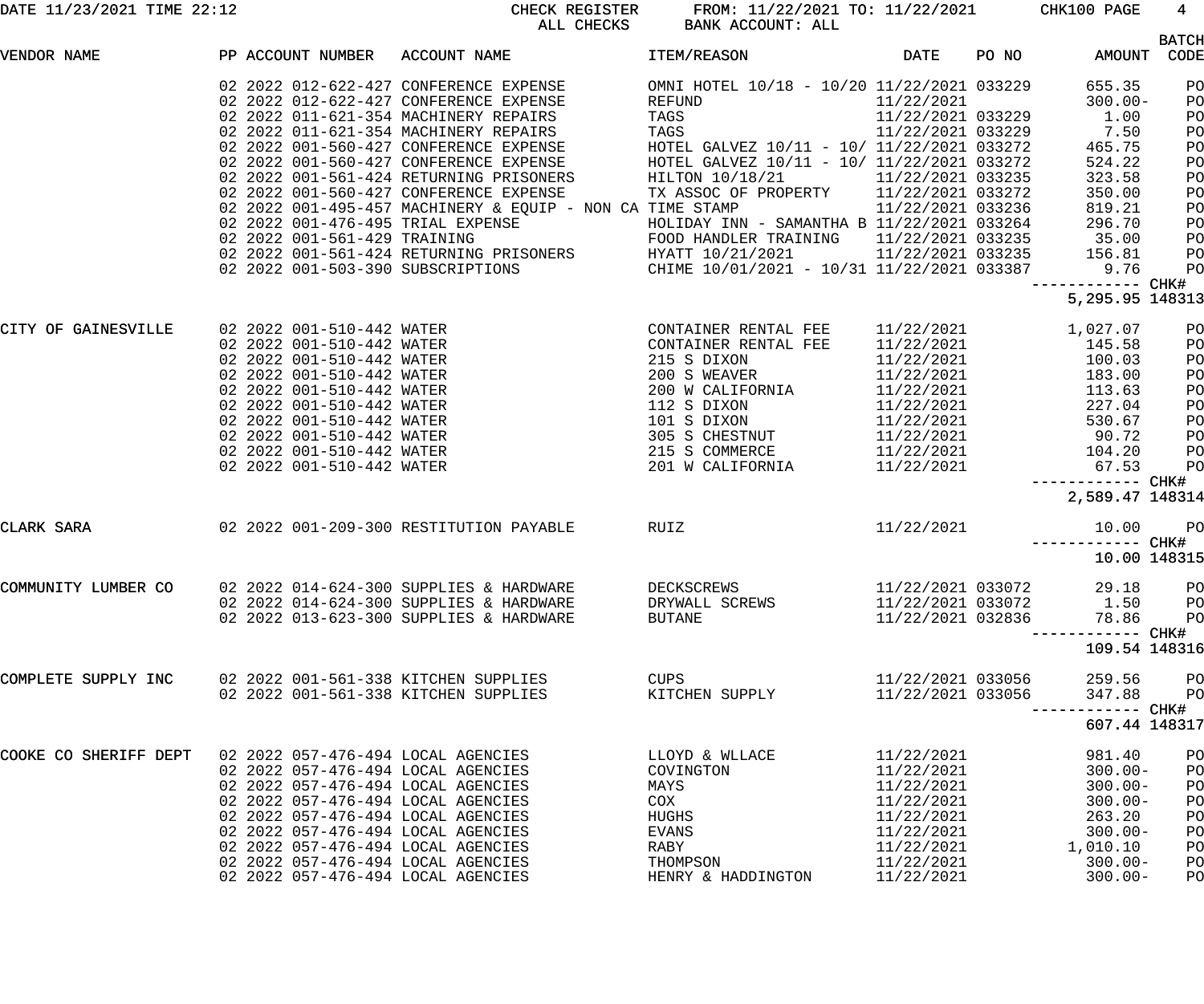| DATE 11/23/2021 TIME 22:12                                         |                   | CHECK REGISTER<br>ALL CHECKS                                                                                      | FROM: 11/22/2021 TO: 11/22/2021<br>BANK ACCOUNT: ALL |                          |       | CHK100 PAGE                               | $5 -$<br><b>BATCH</b> |
|--------------------------------------------------------------------|-------------------|-------------------------------------------------------------------------------------------------------------------|------------------------------------------------------|--------------------------|-------|-------------------------------------------|-----------------------|
| VENDOR NAME                                                        | PP ACCOUNT NUMBER | ACCOUNT NAME                                                                                                      | ITEM/REASON                                          | DATE                     | PO NO |                                           | AMOUNT CODE           |
|                                                                    |                   | 02 2022 057-476-494 LOCAL AGENCIES                                                                                | HESTEAND & LANG                                      | 11/22/2021               |       | $300.00 -$<br>------------ CHK#           | <b>PO</b>             |
|                                                                    |                   |                                                                                                                   |                                                      |                          |       | 154.70 148318                             |                       |
| COOKE CO TAX A/C                                                   |                   | 02 2022 001-560-354 VEHICLE MAINTENANCE 1367 - 2018 CHEVY TAHOE 11/22/2021 033032                                 |                                                      |                          |       | 7.50<br>------------ CHK#                 | <b>PO</b>             |
|                                                                    |                   |                                                                                                                   |                                                      |                          |       |                                           | 7.50 148319           |
| COOKE COUNTY DISTRICT A 02 2022 057-476-499 DISTRICT ATTY. PORTION |                   |                                                                                                                   | ROBLES                                               | 11/22/2021               |       | 736.50                                    | PO                    |
|                                                                    |                   | 02 2022 057-476-499 DISTRICT ATTY. PORTION                                                                        | RABY                                                 | 11/22/2021               |       | 432.90                                    | PO                    |
|                                                                    |                   | 02 2022 057-476-499 DISTRICT ATTY. PORTION                                                                        | THOMPSON                                             | 11/22/2021               |       | 300.00                                    | PO                    |
|                                                                    |                   | 02 2022 057-476-499 DISTRICT ATTY. PORTION<br>02 2022 057-476-499 DISTRICT ATTY. PORTION                          | HENRY & HADDINGTON                                   | 11/22/2021               |       | 300.00                                    | PO                    |
|                                                                    |                   | 02 2022 057-476-499 DISTRICT ATTY. PORTION                                                                        | HESTAND & LANG<br>LLOYD & WALLACE                    | 11/22/2021<br>11/22/2021 |       | 300.00                                    | PO                    |
|                                                                    |                   | 02 2022 057-476-499 DISTRICT ATTY. PORTION                                                                        | COVINGTON                                            | 11/22/2021               |       | 420.60                                    | PO                    |
|                                                                    |                   | 02 2022 057-476-499 DISTRICT ATTY. PORTION                                                                        | MAYS                                                 | 11/22/2021               |       | 300.00<br>300.00                          | PO                    |
|                                                                    |                   | 02 2022 057-476-499 DISTRICT ATTY. PORTION                                                                        | COX                                                  | 11/22/2021               |       | 300.00                                    | PO<br>PO              |
|                                                                    |                   | 02 2022 057-476-499 DISTRICT ATTY. PORTION                                                                        | HUGHS                                                | 11/22/2021               |       | 112.80                                    | PO                    |
|                                                                    |                   | 02 2022 057-476-499 DISTRICT ATTY. PORTION                                                                        | <b>EVANS</b>                                         | 11/22/2021               |       | 300.00                                    | PO                    |
|                                                                    |                   |                                                                                                                   |                                                      |                          |       | ------------ CHK#<br>3,802.80 148320      |                       |
| COOKE COUNTY DISTRICT C 02 2022 057-476-494 LOCAL AGENCIES         |                   |                                                                                                                   | <b>ROBLES</b>                                        | 11/22/2021               |       | 275.00                                    | $P$ O                 |
|                                                                    |                   |                                                                                                                   |                                                      |                          |       | ------------ CHK#<br>275.00 148321        |                       |
| CORDANT LABORATORY SOLU 03 2022 028-571-346 DRUG TESTING           |                   | <b>OCT 2021</b>                                                                                                   |                                                      | 11/22/2021 032568        |       | 140.92                                    | $P$ O                 |
|                                                                    |                   |                                                                                                                   |                                                      |                          |       |                                           | ----- CHK#            |
|                                                                    |                   |                                                                                                                   |                                                      |                          |       | 140.92 148322                             |                       |
| DALLAS CO MEDICAL EXAMI 02 2022 001-409-418 AUTOPSY EXPENSE        |                   |                                                                                                                   | DAPHNE HONN                                          | 11/22/2021 033362        |       | 2,150.00                                  | PO                    |
|                                                                    |                   | 02 2022 001-409-418 AUTOPSY EXPENSE                                                                               | STELLA SNODGRASS                                     | 11/22/2021 033362        |       | 2,150.00                                  | PO                    |
|                                                                    |                   | 02 2022 001-409-418 AUTOPSY EXPENSE                                                                               |                                                      |                          |       |                                           |                       |
|                                                                    |                   | 02 2022 001-409-418 AUTOPSY EXPENSE                                                                               | CHRISTOPHER FRANZMAN                                 |                          |       | 11/22/2021 033362 2,150.00 PO             |                       |
|                                                                    |                   |                                                                                                                   |                                                      |                          |       | ------------ CHK#                         |                       |
|                                                                    |                   |                                                                                                                   |                                                      |                          |       | 8,600.00 148323                           |                       |
|                                                                    |                   | DELL MARKETING LP        02 2022 001-503-452 COMPUTER EQUIPMENT                DELL DESKTOP                       |                                                      | 11/22/2021 32603         |       | 29,767.15 PO<br>---------- CHK#           |                       |
|                                                                    |                   |                                                                                                                   |                                                      |                          |       | 29,767.15 148324                          |                       |
|                                                                    |                   | DENTON COUNTY TREASURER 03 2022 020-570-329 RESIDENTIAL SERVICE        JUVENILES - AD, DBR      11/22/2021 033359 |                                                      |                          |       | 10,062.60 PO                              |                       |
|                                                                    |                   |                                                                                                                   |                                                      |                          |       | --------- CHK#<br>10,062.60 148325        |                       |
|                                                                    |                   | DIAMOND DRUGS INC     02 2022 001-561-391 PRISONER MEDICAL CARE    OCT 2021 MEDICATIONS                           |                                                      | 11/22/2021 033051        |       | 5,038.23 PO                               |                       |
|                                                                    |                   |                                                                                                                   |                                                      |                          |       | ------------ CHK#<br>5,038.23 148326      |                       |
| DIAZ ERNESTO                                                       |                   |                                                                                                                   | REVILLA                                              | 11/22/2021               |       | 189.00 PO                                 |                       |
|                                                                    |                   |                                                                                                                   |                                                      |                          |       | -----------         CHK#<br>189.00 148327 |                       |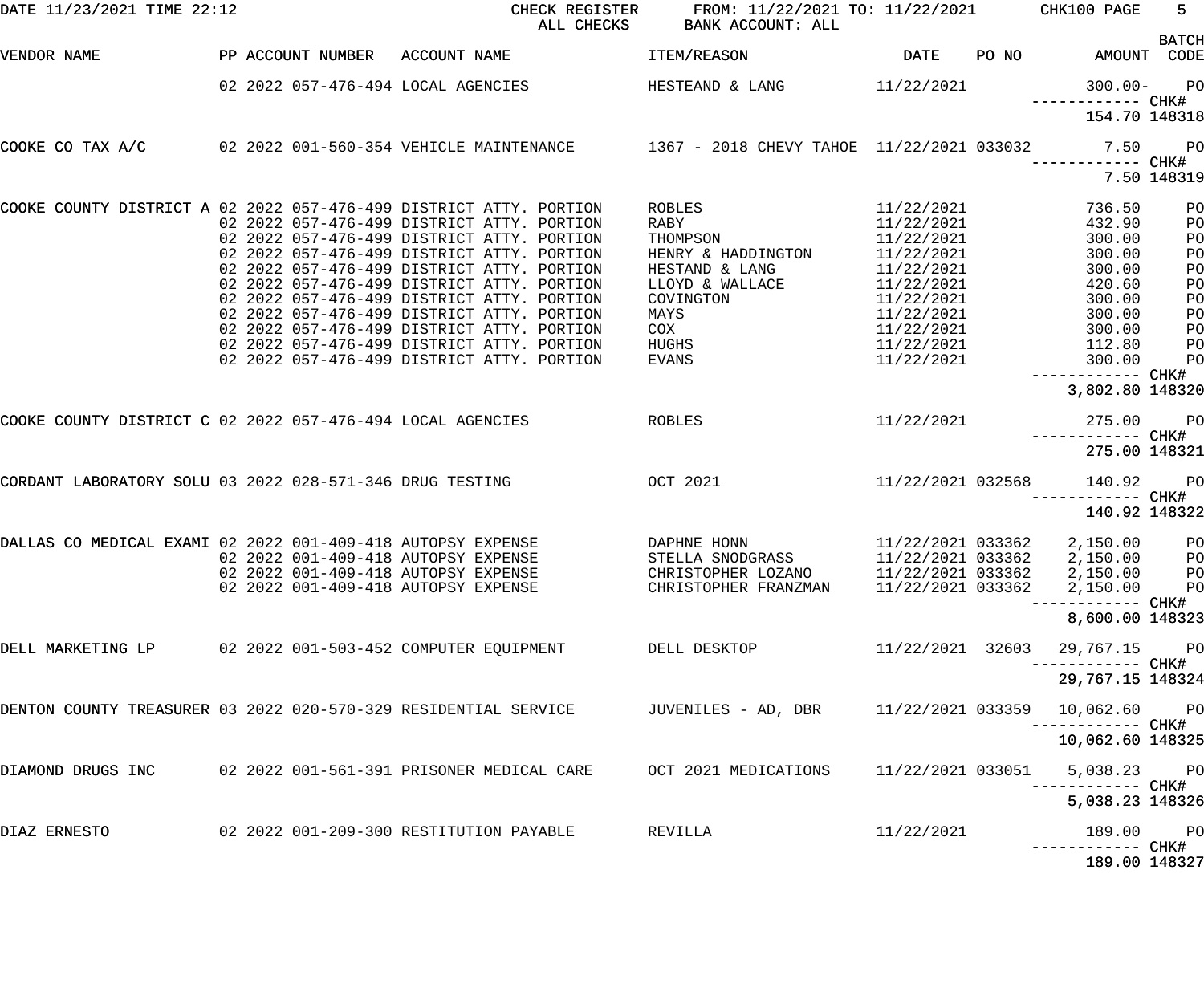| DATE 11/23/2021 TIME 22:12                                       |                                                      | CHECK REGISTER<br>ALL CHECKS                                                          | FROM: 11/22/2021 TO: 11/22/2021 CHK100 PAGE<br>BANK ACCOUNT: ALL |                                        |                                    | 6                    |
|------------------------------------------------------------------|------------------------------------------------------|---------------------------------------------------------------------------------------|------------------------------------------------------------------|----------------------------------------|------------------------------------|----------------------|
| VENDOR NAME                                                      | PP ACCOUNT NUMBER ACCOUNT NAME                       |                                                                                       | ITEM/REASON                                                      | <b>DATE</b>                            | PO NO AMOUNT CODE                  | <b>BATCH</b>         |
| DUNN MITCHELL H MD 02 2022 001-409-495 TRIAL EXPENSE             |                                                      |                                                                                       | KYLE C RAINS                                                     | 11/22/2021                             | 812.50 PO                          |                      |
|                                                                  |                                                      |                                                                                       |                                                                  |                                        | 812.50 148328                      |                      |
| DUREN DONNY                                                      |                                                      | 02 2022 001-540-453 MEDICAL EQUIP REPAIRS REPAIRS TO COTS 11/22/2021 032947 748.00 PO |                                                                  |                                        | ------------ CHK#                  |                      |
|                                                                  |                                                      |                                                                                       |                                                                  |                                        | 748.00 148329                      |                      |
| DUSTIN OFFICE MACHINES 02 2022 001-409-463 COPY MACHINE RENTAL   |                                                      | 02 2022 038-455-463 COPY MACHINE RENTAL                                               | COPIES 10/22<br>COPIES 10/21/21 11/22/2021 033098                | 11/22/2021 033097                      | 229.81<br>42.08                    | $P$ O<br>$P$ O       |
|                                                                  | 02 2022 001-476-310 OFFICE SUPPLIES                  |                                                                                       | COLOR COPIES OVER 500 11/22/2021 033333 6.32                     |                                        | ------------ CHK#                  | PO                   |
|                                                                  |                                                      |                                                                                       |                                                                  |                                        | 278.21 148330                      |                      |
| EASTSIDE CHURCH OF THE 02 2022 001-403-410 ELECTION EXPENSE      |                                                      |                                                                                       | GENERAL ELECTION LOCATIO 11/22/2021 033139 50.00 PO              |                                        | ------------ CHK#                  |                      |
|                                                                  |                                                      |                                                                                       |                                                                  |                                        | 50.00 148331                       |                      |
| EMERGICON LLC                                                    |                                                      |                                                                                       |                                                                  |                                        | 11/22/2021 032945 13,854.13 PO     |                      |
|                                                                  |                                                      |                                                                                       |                                                                  |                                        | 13,854.13 148332                   |                      |
| ENDERBY GAS INC                                                  | 02 2022 013-623-441 GAS                              |                                                                                       | PROPANE 10/26/21 11/22/2021 032829                               |                                        | 538.00 PO                          |                      |
|                                                                  |                                                      |                                                                                       |                                                                  |                                        | 538.00 148333                      |                      |
| ERA COMMUNITY CENTER 02 2022 001-403-410 ELECTION EXPENSE        |                                                      |                                                                                       | GENERAL ELECTION LOCATIO 11/22/2021 033134                       |                                        | 100.00                             | $P$ O                |
|                                                                  |                                                      |                                                                                       |                                                                  |                                        | 100.00 148334                      |                      |
| EXXONMOBIL UNIVERSIAL F 02 2022 011-621-330 FUEL & OIL           | 02 2022 001-560-330 FUEL                             |                                                                                       | FUEL OCT 2021<br>FUEL OCT 2021                                   | 11/22/2021 033207<br>11/22/2021 033039 | 49.51<br>1,120.05                  | PO<br>P <sub>O</sub> |
|                                                                  | 02 2022 001-540-330 FUEL                             |                                                                                       | FUEL OCT 2021                                                    | 11/22/2021 032944                      | 190.60                             | <b>PO</b>            |
|                                                                  | 02 2022 001-540-330 FUEL<br>02 2022 001-560-330 FUEL |                                                                                       | CREDIT<br>CREDIT                                                 | 11/22/2021<br>11/22/2021               | $5.54-$<br>67.74-                  | PO<br>P <sub>O</sub> |
|                                                                  | 02 2022 011-621-330 FUEL & OIL                       |                                                                                       | CREDIT                                                           | 11/22/2021                             | $3.28-$                            | P <sub>O</sub>       |
|                                                                  |                                                      |                                                                                       |                                                                  |                                        | —————————— CHK#<br>1,283.60 148335 |                      |
|                                                                  |                                                      |                                                                                       | GENERAL ELECTION LOCATIO 11/22/2021 033133                       |                                        | 50.00                              | P <sub>O</sub>       |
|                                                                  |                                                      |                                                                                       |                                                                  |                                        | 50.00 148336                       |                      |
| FIRST BAPTIST CHURCH 02 2022 001-403-410 ELECTION EXPENSE        |                                                      |                                                                                       | GENERAL ELECTION LOCATIO 11/22/2021 033137                       |                                        | 50.00                              | $P$ O                |
|                                                                  |                                                      |                                                                                       |                                                                  |                                        | 50.00 148337                       |                      |
| FIRST CHRISTIAN CHURCH 02 2022 001-403-410 ELECTION EXPENSE      |                                                      |                                                                                       | GENERAL ELECTION LOCATIO 11/22/2021 033128                       |                                        | 50.00                              | $P$ O                |
|                                                                  |                                                      |                                                                                       |                                                                  |                                        | 50.00 148338                       |                      |
| FLUSCHE ENTERPRISES INC 02 2022 001-510-450 BUILDING MAINTENANCE |                                                      |                                                                                       | MATERIALS                                                        | 11/22/2021 032987                      | 170.00                             | $P$ O                |
|                                                                  |                                                      |                                                                                       |                                                                  |                                        | 170.00 148339                      |                      |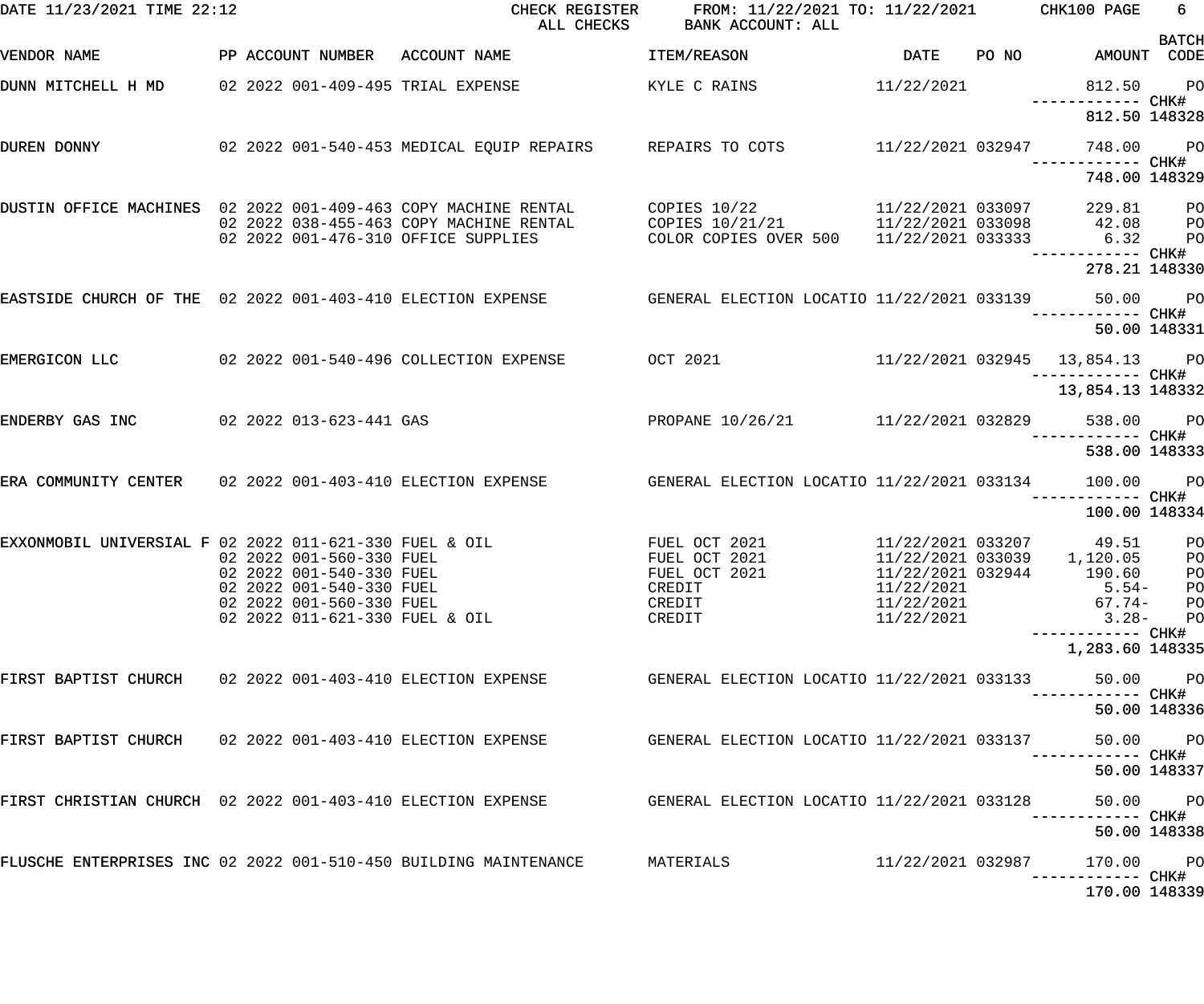| DATE 11/23/2021 TIME 22:12                                      |                                     | CHECK REGISTER<br>ALL CHECKS |                                                                                                                                                           | FROM: 11/22/2021 TO: 11/22/2021 CHK100 PAGE<br>BANK ACCOUNT: ALL                                                                                                                                                                                                                                                                                                           |                        |                                                                 | 7 <sub>1</sub>                         |
|-----------------------------------------------------------------|-------------------------------------|------------------------------|-----------------------------------------------------------------------------------------------------------------------------------------------------------|----------------------------------------------------------------------------------------------------------------------------------------------------------------------------------------------------------------------------------------------------------------------------------------------------------------------------------------------------------------------------|------------------------|-----------------------------------------------------------------|----------------------------------------|
| VENDOR NAME                                                     | PP ACCOUNT NUMBER ACCOUNT NAME      |                              |                                                                                                                                                           | <b>ITEM/REASON</b>                                                                                                                                                                                                                                                                                                                                                         | <b>Example 19 DATE</b> | PO NO AMOUNT CODE                                               | <b>BATCH</b>                           |
| FRAZER LTD                                                      |                                     |                              |                                                                                                                                                           | 02 2022 001-540-354 VEHICLE MAINTENANCE LIGHT 600 11/22/2021 032941 112.35                                                                                                                                                                                                                                                                                                 |                        | ------------ CHK#                                               | <b>PO</b>                              |
|                                                                 |                                     |                              |                                                                                                                                                           |                                                                                                                                                                                                                                                                                                                                                                            |                        | 112.35 148340                                                   |                                        |
| GAINESVILLE AUTO PARTS 02 2022 001-510-450 BUILDING MAINTENANCE |                                     |                              |                                                                                                                                                           | <b>BELTS</b>                                                                                                                                                                                                                                                                                                                                                               |                        | 11/22/2021 032986 32.18<br>------------ CHK#                    | <b>PO</b>                              |
|                                                                 |                                     |                              |                                                                                                                                                           |                                                                                                                                                                                                                                                                                                                                                                            |                        | 32.18 148341                                                    |                                        |
|                                                                 |                                     |                              |                                                                                                                                                           | GAINESVILLE POLICE DEPT 02 2022 057-476-494 LOCAL AGENCIES         ROBLES             11/22/2021       1,718.50 PO                                                                                                                                                                                                                                                         |                        | ------------ CHK#                                               |                                        |
|                                                                 |                                     |                              |                                                                                                                                                           |                                                                                                                                                                                                                                                                                                                                                                            |                        | 1,718.50 148342                                                 |                                        |
| GALLS LLC                                                       | 02 2022 001-581-392 UNIFORMS        |                              | 02 2022 001-540-391 MEDICAL SUPPLIES GLOVES<br>02 2022 001-560-392 UNIFORMS -EMPLOYEES & PRI PANTS<br>02 2022 001-560-392 UNIFORMS -EMPLOYEES & PRI PANTS | 11/22/2021 032939<br>02 2022 001-560-392 UNIFORMS -EMPLOYEES & PRI SHIRTS - HAYNES<br>02 2022 001-560-392 UNIFORMS -EMPLOYEES & PRI ID LABLE - HAYNES 11/22/2021 033030<br>02 2022 001-560-392 UNIFORMS -EMPLOYEES & PRI PANTS                          11/22/2021 033030<br>02 2022 001-560-392 UNIFORMS -EMPLOYEES & PRI PANTS                         11/22/2021 033030 | 11/22/2021 033030      | 254.58<br>70.51<br>12.12<br>52.78<br>53.42<br>------------ CHK# | PO<br>PO<br>PO<br>PO<br>PO<br>PO<br>PO |
|                                                                 |                                     |                              |                                                                                                                                                           |                                                                                                                                                                                                                                                                                                                                                                            |                        | 659.43 148343                                                   |                                        |
|                                                                 | 02 2022 001-409-418 AUTOPSY EXPENSE |                              |                                                                                                                                                           | GEO J CARROLL & SON FUN 02 2022 001-409-418 AUTOPSY EXPENSE XPENSE RONNIE R LOVATO 11/22/2021 033125<br>GREG DULOCK                                                                                                                                                                                                                                                        | 11/22/2021 033125      | 400.00 PO<br>400.00<br>------------ CHK#                        | P <sub>O</sub>                         |
|                                                                 |                                     |                              |                                                                                                                                                           |                                                                                                                                                                                                                                                                                                                                                                            |                        | 800.00 148344                                                   |                                        |
| GLENN POLK AUTOPLEX                                             |                                     |                              |                                                                                                                                                           | 02 2022 001-540-354 VEHICLE MAINTENANCE REPAIRS 17 RAM 3500 5242 11/22/2021 032936 3,235.90                                                                                                                                                                                                                                                                                |                        | ------------ CHK#                                               | <b>PO</b>                              |
|                                                                 |                                     |                              |                                                                                                                                                           |                                                                                                                                                                                                                                                                                                                                                                            |                        | 3,235.90 148345                                                 |                                        |
| GNXCOR INC                                                      | 02 2022 001-510-390 SUBSCRIPTIONS   |                              |                                                                                                                                                           | DEC 2021 11/22/2021 032993                                                                                                                                                                                                                                                                                                                                                 |                        | 225.00<br>------------ CHK#                                     | <b>PO</b>                              |
|                                                                 |                                     |                              |                                                                                                                                                           |                                                                                                                                                                                                                                                                                                                                                                            |                        | 225.00 148346                                                   |                                        |
|                                                                 |                                     |                              |                                                                                                                                                           | GONZALES JAMIE E ATTORN 02 2022 001-409-400 COURT APPOINTED ATTORNEYS ST VS MICHAEL J STEVENS 11/22/2021<br>02 2022 001-409-400 COURT APPOINTED ATTORNEYS ST VS BRYAN S HILTON                                                                                                                                                                                             | 11/22/2021             | 750.00 PO<br>380.00                                             | <b>PO</b>                              |
|                                                                 |                                     |                              |                                                                                                                                                           |                                                                                                                                                                                                                                                                                                                                                                            |                        | 1,130.00 148347                                                 |                                        |
| GRIFFIN PHYLLIS                                                 |                                     |                              |                                                                                                                                                           | MILEAGE OCT 2021                                                                                                                                                                                                                                                                                                                                                           | 11/22/2021             | 402.65 PO                                                       |                                        |
|                                                                 |                                     |                              |                                                                                                                                                           |                                                                                                                                                                                                                                                                                                                                                                            |                        | 402.65 148348                                                   |                                        |
|                                                                 |                                     |                              | 02  2022  001-510-332  PEST & BIRD CONTROL                                                                                                                | GUARDIAN PEST & TERMITE 02 2022 001-510-332 PEST & BIRD CONTROL         NOV 2021 - EMS VALLEY VI 11/22/2021 032973<br>NOV 2021<br>NOV 2021 - WOODBINE EMS 11/22/2021 032973                                                                                                                                                                                                | 11/22/2021 032877      | 35.00<br>60.00 PO<br>35.00                                      | PО<br>$P$ O                            |
|                                                                 |                                     |                              |                                                                                                                                                           |                                                                                                                                                                                                                                                                                                                                                                            |                        | 130.00 148349                                                   |                                        |
|                                                                 |                                     |                              |                                                                                                                                                           | HARRIS BELVIN R PC      02 2022 001-409-400 COURT APPOINTED ATTORNEYS  ST VS RONALD S WILLIAMS  11/22/2021                                                                                                                                                                                                                                                                 |                        | 975.00 PO                                                       |                                        |
|                                                                 |                                     |                              |                                                                                                                                                           |                                                                                                                                                                                                                                                                                                                                                                            |                        | 975.00 148350                                                   |                                        |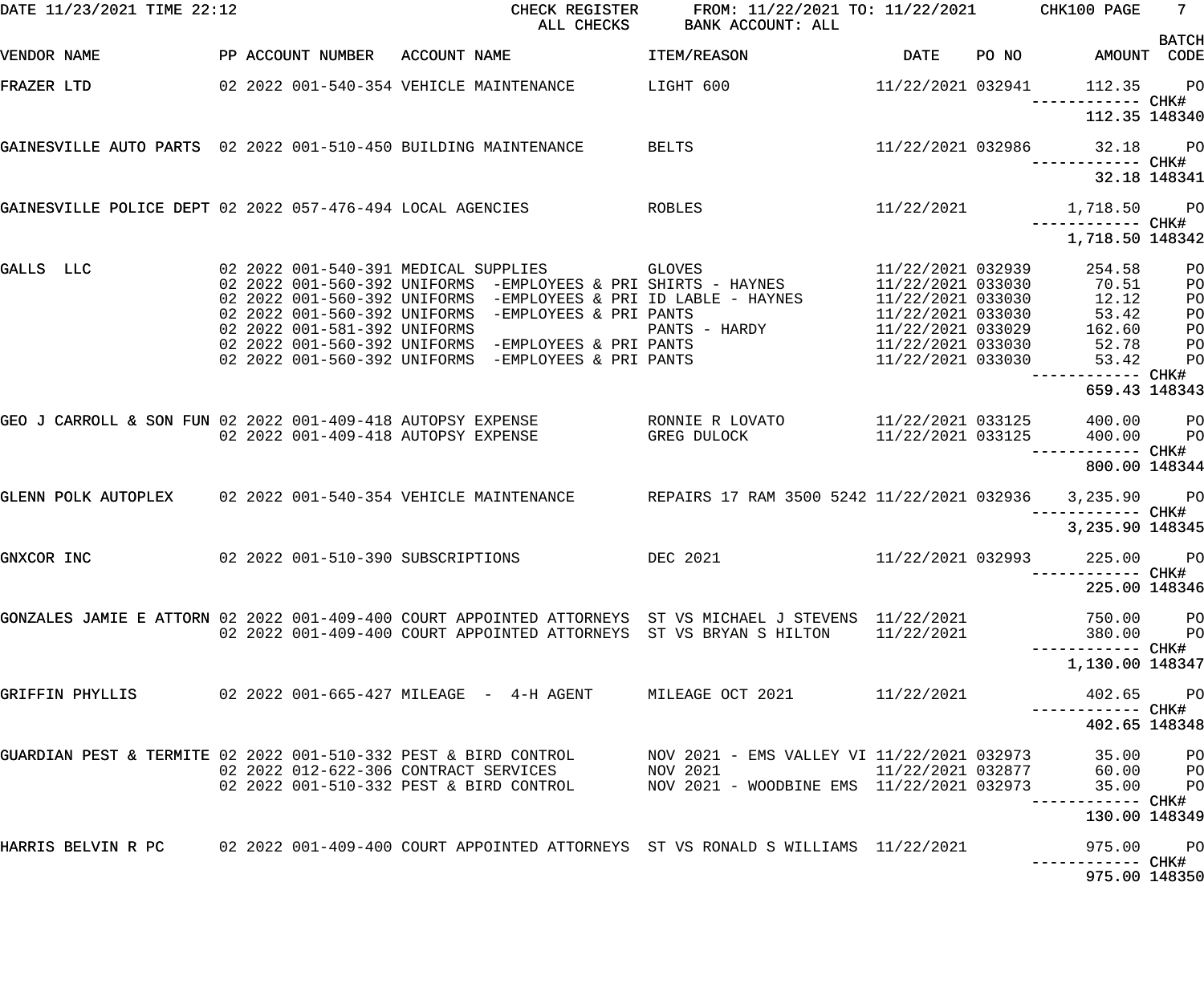| DATE 11/23/2021 TIME 22:12                                                                         |  |                                                                                                         | CHECK REGISTER FROM: 11/22/2021 TO: 11/22/2021 CHK100 PAGE<br>ALL CHECKS BANK ACCOUNT: ALL |                                        |                                    | 8 <sup>1</sup>              |
|----------------------------------------------------------------------------------------------------|--|---------------------------------------------------------------------------------------------------------|--------------------------------------------------------------------------------------------|----------------------------------------|------------------------------------|-----------------------------|
| VENDOR NAME                                                                                        |  | PP ACCOUNT NUMBER ACCOUNT NAME                                                                          | <b>ITEM/REASON</b>                                                                         | DATE PO NO                             |                                    | <b>BATCH</b><br>AMOUNT CODE |
| HARRISON PAM BALDWIN 02 2022 001-403-425 MILEAGE                                                   |  |                                                                                                         | MILEAGE NOV 2021 11/22/2021                                                                |                                        | 47.04<br>------------ CHK#         | PO                          |
|                                                                                                    |  |                                                                                                         |                                                                                            |                                        |                                    | 47.04 148351                |
| HENNIGAN AUTO PARTS, IN 02 2022 013-623-354 MACHINERY REPAIRS                                      |  | 02  2022  013-623-354  MACHINERY REPAIRS                                                                | PUSH PULL SWITCH<br>DRAIN PLUG                                                             | 11/22/2021 032821                      | 11/22/2021 032821 18.89<br>231.28  | PO<br>PO                    |
|                                                                                                    |  | 02 2022 013-623-354 MACHINERY REPAIRS                                                                   | FEMALE END CAP                                                                             | 11/22/2021 032821                      | 141.48                             | PO                          |
|                                                                                                    |  | 02 2022 013-623-354 MACHINERY REPAIRS<br>02 2022 013-623-354 MACHINERY REPAIRS                          | NAVISTAR PRESS SWITCH<br>LED LIGHT                                                         | 11/22/2021 032821<br>11/22/2021 032821 | 143.74<br>71.99                    | PO<br>PO                    |
|                                                                                                    |  | 02 2022 013-623-354 MACHINERY REPAIRS                                                                   | DOT AIR FITTING                                                                            | 11/22/2021 032821                      | 12.89                              | PO                          |
|                                                                                                    |  | 02  2022  013-623-354  MACHINERY REPAIRS                                                                | PRESS SWITCH 11/22/2021 032821                                                             |                                        | 49.96                              | PO                          |
|                                                                                                    |  | 02 2022 011-621-354 MACHINERY REPAIRS                                                                   | AIR SENS SWITCH 11/22/2021 033210                                                          |                                        | 33.89                              | PO                          |
|                                                                                                    |  |                                                                                                         |                                                                                            |                                        | ------------ CHK#<br>704.12 148352 |                             |
|                                                                                                    |  | HILLCREST CHURCH OF CHR 02 2022 001-403-410 ELECTION EXPENSE GENERAL ELECTION LOCATIO 11/22/2021 033129 |                                                                                            |                                        | 50.00<br>------------ CHK#         | PO                          |
|                                                                                                    |  |                                                                                                         |                                                                                            |                                        |                                    | 50.00 148353                |
| HOGAN'S JIF-E LUBE #2  02  2022  001-540-354                                   VEHICLE MAINTENANCE |  |                                                                                                         | OIL CHANGE 4902 11/22/2021 032935                                                          |                                        | 182.85                             | PO                          |
|                                                                                                    |  | 02 2022 001-540-354 VEHICLE MAINTENANCE                                                                 | OIL CHANGE 4901 11/22/2021 032935                                                          |                                        | 149.85                             | PO                          |
|                                                                                                    |  | 02 2022 001-540-354 VEHICLE MAINTENANCE                                                                 | OIL CHANGE 4903                                                                            |                                        | 11/22/2021 032935 149.85           | PO                          |
|                                                                                                    |  | 02 2022 001-540-354 VEHICLE MAINTENANCE                                                                 | DEF                                                                                        | 11/22/2021 032935                      | 30.00                              | PO                          |
|                                                                                                    |  | 02  2022  012-622-354  MACHINERY REPAIRS                                                                | INSPECTION                                                                                 | 11/22/2021 032879                      | 7.00<br>------------ CHK#          | PO                          |
|                                                                                                    |  |                                                                                                         |                                                                                            |                                        | 519.55 148354                      |                             |
| HOME DEPOT                                                                                         |  | 02 2022 001-560-499 MISCELLANEOUS                                                                       | TOOLS 11/22/2021 033344                                                                    |                                        | 553.85                             | PO                          |
|                                                                                                    |  | 02 2022 001-510-450 BUILDING MAINTENANCE                                                                | UTILITY KNIFE, BLADES, P 11/22/2021 032968                                                 |                                        | 230.66                             | PO                          |
|                                                                                                    |  | 02 2022 001-510-450 BUILDING MAINTENANCE                                                                | PALMSANDER PAD, MESH CLO 11/22/2021 032968                                                 |                                        | 47.09                              | PO                          |
|                                                                                                    |  | 02 2022 001-510-450 BUILDING MAINTENANCE                                                                | 3 WAY SWITCH, CEILING FA 11/22/2021 032968                                                 |                                        | 72.44                              | PO                          |
|                                                                                                    |  |                                                                                                         |                                                                                            |                                        | ------------ CHK#<br>904.04 148355 |                             |
| HOMETOWN PHARMACY                                                                                  |  | 02 2022 001-540-391 MEDICAL SUPPLIES                                                                    | GLUCOMETER STRIPS                                                                          | 11/22/2021 032934                      | 170.00 PO<br>----------- CHK#      |                             |
|                                                                                                    |  |                                                                                                         |                                                                                            |                                        | 170.00 148356                      |                             |
| HOOD JOE DARRION                                                                                   |  | 02  2022  001-209-300 RESTITUTION PAYABLE                                                               | SHOTWITHTWOARROWS                                                                          | 11/22/2021                             |                                    | 98.00 PO                    |
|                                                                                                    |  |                                                                                                         |                                                                                            |                                        |                                    | 98.00 148357                |
| HORTON TROY                                                                                        |  | 02 2022 001-209-300 RESTITUTION PAYABLE                                                                 | NORSEWORTHY                                                                                | 11/22/2021                             | 161.29 PO                          |                             |
|                                                                                                    |  |                                                                                                         |                                                                                            |                                        | 161.29 148358                      |                             |
| HUNTERS OIL DEPOT                                                                                  |  | 02 2022 001-561-354 VEHICLE MAINTENANCE                                                                 | UNIT 26 - OIL CHANGE                                                                       | 11/22/2021 033049                      |                                    | 63.52 PO                    |
|                                                                                                    |  |                                                                                                         |                                                                                            |                                        |                                    | 63.52 148359                |
| HUNTERS TOWING & RECOVE 02 2022 001-560-354 VEHICLE MAINTENANCE                                    |  |                                                                                                         | TOWING                                                                                     | 11/22/2021 033377                      | 139.00 PO                          |                             |
|                                                                                                    |  | 02 2022 001-560-354 VEHICLE MAINTENANCE                                                                 | TOWING                                                                                     | 11/22/2021 033377                      | 284.00 PO<br>----------- CHK#      |                             |
|                                                                                                    |  |                                                                                                         |                                                                                            |                                        | 423.00 148360                      |                             |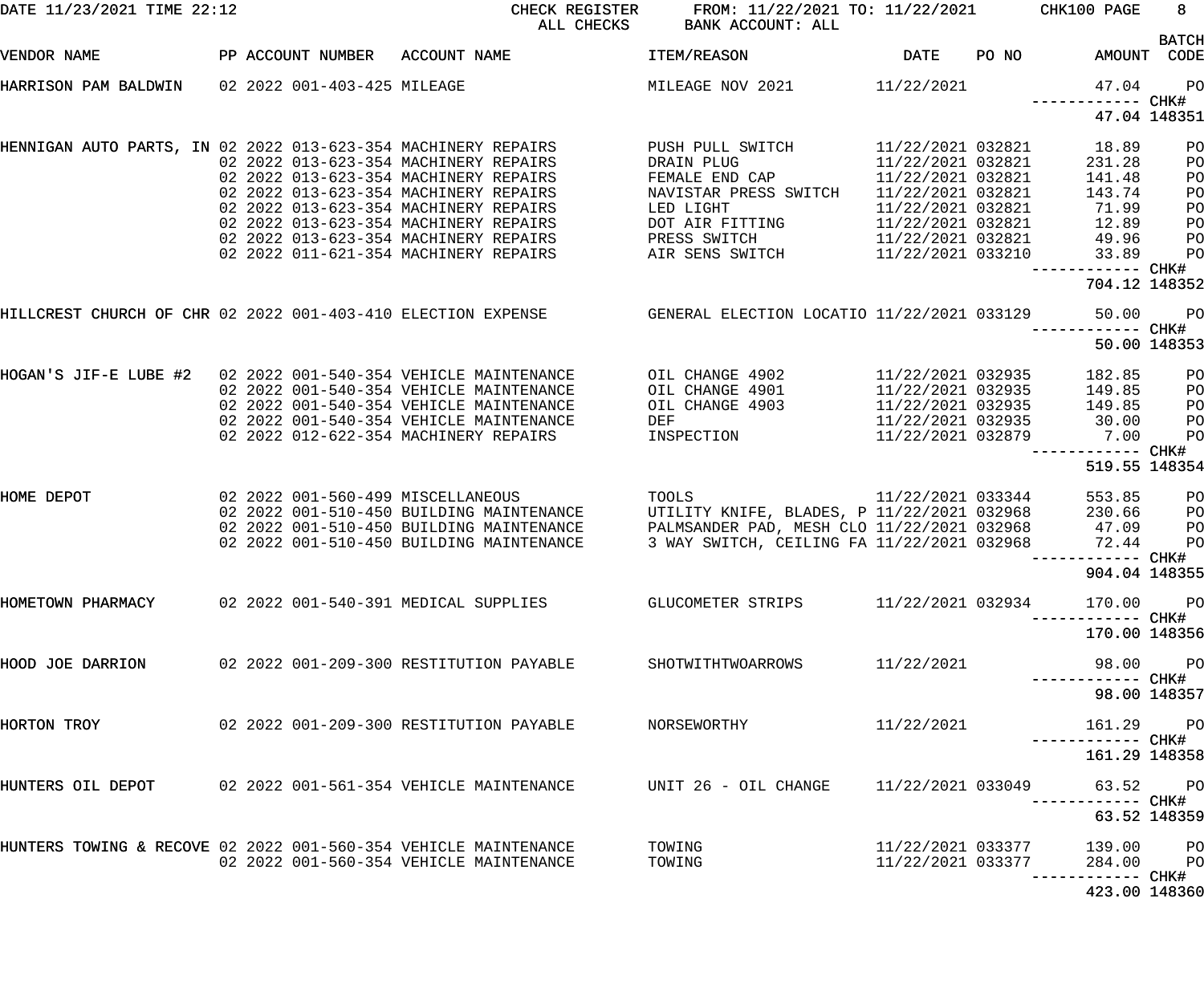| DATE 11/23/2021 TIME 22:12                                  |                                                                                                                  | CHECK REGISTER<br>ALL CHECKS                                                                                                                                                                                  | FROM: 11/22/2021 TO: 11/22/2021 CHK100 PAGE<br>BANK ACCOUNT: ALL |                                                                                  |       |                                                                      | 9                                |
|-------------------------------------------------------------|------------------------------------------------------------------------------------------------------------------|---------------------------------------------------------------------------------------------------------------------------------------------------------------------------------------------------------------|------------------------------------------------------------------|----------------------------------------------------------------------------------|-------|----------------------------------------------------------------------|----------------------------------|
| VENDOR NAME                                                 |                                                                                                                  | PP ACCOUNT NUMBER ACCOUNT NAME                                                                                                                                                                                | ITEM/REASON                                                      | DATE                                                                             | PO NO | AMOUNT CODE                                                          | <b>BATCH</b>                     |
| HUNTERS TUNNEL EXPRESS 02 2022 001-407-354 VEHICLE EXPENSE  |                                                                                                                  | 02  2022  001-540-354  VEHICLE MAINTENANCE  CAR WASHES OCT  2021<br>02  2022  001-560-354  VEHICLE MAINTENANCE  CAR WASHES OCT  2021                                                                          | CAR WASH OCT 2021                                                | 11/22/2021 033255                                                                |       | 10.00<br>$11/22/2021$ 032933 $16.00$<br>$11/22/2021$ 033034 $240.00$ | PО<br>$P$ O<br>P <sub>O</sub>    |
|                                                             |                                                                                                                  |                                                                                                                                                                                                               |                                                                  |                                                                                  |       | ------------ CHK#<br>266.00 148361                                   |                                  |
|                                                             |                                                                                                                  | 1,118.32 CUPS AND SPROKS 11/22/2021 033316 1,118.32 001-561-338 KITCHEN SUPPLIES CUPS AND SPROKS 11/22/2021 033316 1,118.32<br>02 2022 001-561-300 SUPPLIES JAIL BLANKETS, SHOWER SL 11/22/2021 033316 996.16 |                                                                  |                                                                                  |       |                                                                      | <b>PO</b><br><b>PO</b>           |
|                                                             |                                                                                                                  |                                                                                                                                                                                                               |                                                                  |                                                                                  |       | 2, 114.48 148362                                                     |                                  |
| INDUSTRIAL BEARING CO 02 2022 012-622-354 MACHINERY REPAIRS |                                                                                                                  | PARTS                                                                                                                                                                                                         |                                                                  | 11/22/2021 032862                                                                |       | 107.12                                                               | <b>PO</b>                        |
|                                                             |                                                                                                                  |                                                                                                                                                                                                               |                                                                  |                                                                                  |       | 107.12 148363                                                        |                                  |
| INGRAM LIBRARY SERVICE 02 2022 001-650-590 BOOKS            | 02 2022 001-650-590 BOOKS<br>02 2022 001-650-590 BOOKS<br>02 2022 001-650-590 BOOKS<br>02 2022 001-650-590 BOOKS |                                                                                                                                                                                                               | CREDIT<br>CREDIT<br>CREDIT<br>BOOKS<br>BOOK                      | 11/22/2021<br>11/22/2021<br>11/22/2021<br>11/22/2021 032677<br>11/22/2021 032677 |       | 13.24-<br>$7.94-$<br>$15.37-$<br>21.18<br>15.36                      | PO<br>PO<br>PO<br>PO             |
|                                                             | 02 2022 001-650-590 BOOKS<br>02 2022 001-650-590 BOOKS<br>02 2022 001-650-590 BOOKS<br>02 2022 001-650-590 BOOKS |                                                                                                                                                                                                               | BOOK<br><b>BOOK</b><br>BOOK<br><b>BOOKS</b>                      | 11/22/2021 032677<br>11/22/2021 032677<br>11/22/2021 032677<br>11/22/2021 032677 |       | 14.83<br>9.53<br>15.36<br>28.36                                      | PO<br>PO<br>PO<br>PO<br>PO       |
|                                                             | 02 2022 001-650-590 BOOKS<br>02 2022 001-650-590 BOOKS<br>02 2022 001-650-590 BOOKS<br>02 2022 001-650-590 BOOKS |                                                                                                                                                                                                               | <b>BOOKS</b><br>BOOK<br><b>BOOK</b><br><b>BOOK</b>               | 11/22/2021 032677<br>11/22/2021 032677<br>11/22/2021 032677<br>11/22/2021 032677 |       | 45.03<br>15.37<br>2.94<br>10.06                                      | PO<br>PO<br>PO<br>PO             |
|                                                             | 02 2022 001-650-590 BOOKS<br>02 2022 001-650-590 BOOKS<br>02 2022 001-650-590 BOOKS<br>02 2022 001-650-590 BOOKS |                                                                                                                                                                                                               | BOOK<br><b>BOOKS</b><br>BOOK<br><b>BOOKS</b>                     | 11/22/2021 032677<br>11/22/2021 032677<br>11/22/2021 032677<br>11/22/2021 032677 |       | 13.16<br>21.19<br>9.53<br>31.24                                      | PO<br>PO<br>PO<br>PO             |
|                                                             | 02 2022 001-650-590 BOOKS<br>02 2022 001-650-590 BOOKS<br>02 2022 001-650-590 BOOKS<br>02 2022 001-650-590 BOOKS |                                                                                                                                                                                                               | BOOK<br><b>BOOKS</b><br><b>BOOK</b><br><b>BOOK</b>               | 11/22/2021 032677<br>11/22/2021 032677<br>11/22/2021 032677<br>11/22/2021 032677 |       | 13.22<br>18.95<br>10.59<br>9.53                                      | P <sub>O</sub><br>PO<br>PO<br>PO |
|                                                             | 02 2022 001-650-590 BOOKS<br>02 2022 001-650-590 BOOKS<br>02 2022 001-650-590 BOOKS<br>02 2022 001-650-590 BOOKS |                                                                                                                                                                                                               | <b>BOOKS</b><br>BOOK<br><b>BOOKS</b><br>BOOK                     | 11/22/2021 032677<br>11/22/2021 032677<br>11/22/2021 032677<br>11/22/2021 032677 |       | 30.72<br>9.00<br>28.59<br>9.53                                       | PO<br>PO<br>PO<br>PO             |
|                                                             | 02 2022 001-650-590 BOOKS<br>02 2022 001-650-590 BOOKS<br>02 2022 001-650-590 BOOKS                              |                                                                                                                                                                                                               | <b>BOOKS</b><br>BOOK<br><b>BOOK</b>                              | 11/22/2021 032677<br>11/22/2021 032677<br>11/22/2021 032677                      |       | 24.89<br>10.06<br>19.08<br>--------- CHK#                            | PO<br>PO<br>PO                   |
|                                                             |                                                                                                                  |                                                                                                                                                                                                               |                                                                  |                                                                                  |       | 400.75 148364                                                        |                                  |
| JOE WALTER LUMBER CO                                        |                                                                                                                  | 02 2022 001-510-450 BUILDING MAINTENANCE                                                                                                                                                                      | PRIMER, PAINT BRUSH                                              | 11/22/2021 032969                                                                |       | 14.67<br>------ CHK#                                                 | P <sub>O</sub>                   |
|                                                             |                                                                                                                  |                                                                                                                                                                                                               |                                                                  |                                                                                  |       | 14.67 148365                                                         |                                  |
| KIMBALL MIDWEST                                             |                                                                                                                  |                                                                                                                                                                                                               | CABLE                                                            | 11/22/2021 033152                                                                |       | 76.52<br>------ CHK#                                                 | P <sub>O</sub>                   |
|                                                             |                                                                                                                  |                                                                                                                                                                                                               |                                                                  |                                                                                  |       | 76.52 148366                                                         |                                  |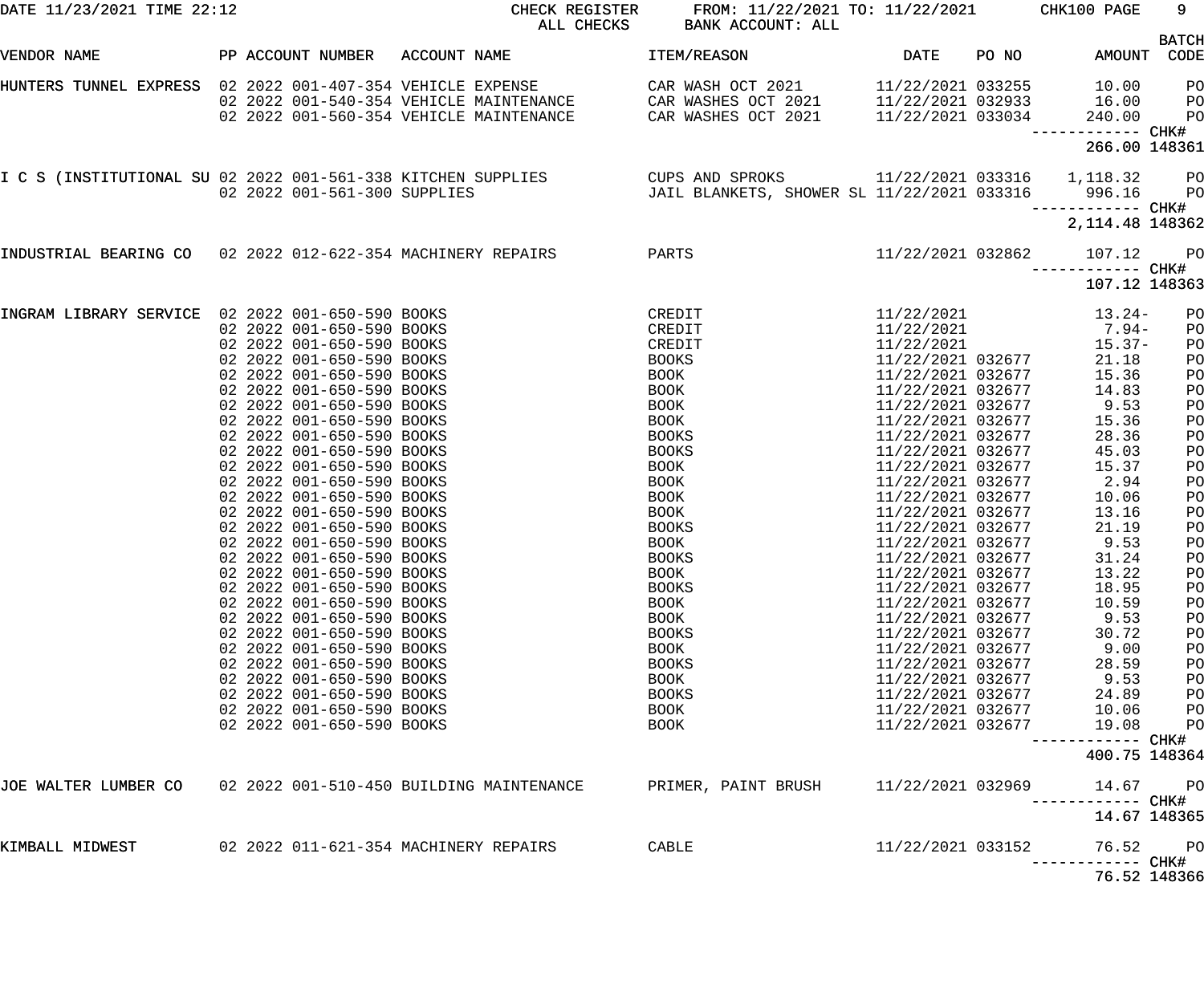| DATE 11/23/2021 TIME 22:12                                |  | CHECK REGISTER<br>ALL CHECKS                                                                                                                                                                                                                                                                                                                                                                                                                                                                                                                 | FROM: 11/22/2021 TO: 11/22/2021 CHK100 PAGE<br>BANK ACCOUNT: ALL                                                                                                                                  |                                                                                                                                                                                                                                                                                                                  |       |                                                                                                                                                          | 10                                                                                                             |
|-----------------------------------------------------------|--|----------------------------------------------------------------------------------------------------------------------------------------------------------------------------------------------------------------------------------------------------------------------------------------------------------------------------------------------------------------------------------------------------------------------------------------------------------------------------------------------------------------------------------------------|---------------------------------------------------------------------------------------------------------------------------------------------------------------------------------------------------|------------------------------------------------------------------------------------------------------------------------------------------------------------------------------------------------------------------------------------------------------------------------------------------------------------------|-------|----------------------------------------------------------------------------------------------------------------------------------------------------------|----------------------------------------------------------------------------------------------------------------|
| VENDOR NAME                                               |  | PP ACCOUNT NUMBER ACCOUNT NAME                                                                                                                                                                                                                                                                                                                                                                                                                                                                                                               | ITEM/REASON                                                                                                                                                                                       | DATE                                                                                                                                                                                                                                                                                                             | PO NO | AMOUNT CODE                                                                                                                                              | <b>BATCH</b>                                                                                                   |
| KING TRACI                                                |  | 02  2022  001-475-427  CONFERENCE EXPENSE  TDCAA KEY PERSONNEL  11/22/2021                                                                                                                                                                                                                                                                                                                                                                                                                                                                   |                                                                                                                                                                                                   |                                                                                                                                                                                                                                                                                                                  |       | 150.00                                                                                                                                                   | <b>PO</b>                                                                                                      |
|                                                           |  |                                                                                                                                                                                                                                                                                                                                                                                                                                                                                                                                              |                                                                                                                                                                                                   |                                                                                                                                                                                                                                                                                                                  |       | 150.00 148367                                                                                                                                            |                                                                                                                |
|                                                           |  | KYOCERA DOCUMENT SOLUTI 02 2022 001-409-463 COPY MACHINE RENTAL          COPIES NOV 2021<br>02 2022 001-409-463 COPY MACHINE RENTAL                                                                                                                                                                                                                                                                                                                                                                                                          | NOV 2021                                                                                                                                                                                          | 11/22/2021 032998<br>11/22/2021 032998                                                                                                                                                                                                                                                                           |       | 129.40<br>219.30<br>------------ CHK#                                                                                                                    | PО<br>P <sub>O</sub>                                                                                           |
|                                                           |  |                                                                                                                                                                                                                                                                                                                                                                                                                                                                                                                                              |                                                                                                                                                                                                   |                                                                                                                                                                                                                                                                                                                  |       | 348.70 148368                                                                                                                                            |                                                                                                                |
| LABATT FOOD SERVICE LLC 02 2022 001-561-333 FOOD FOR JAIL |  | 02 2022 001-561-333 FOOD FOR JAIL<br>02 2022 001-561-333 FOOD FOR JAIL<br>02 2022 001-561-333 FOOD FOR JAIL<br>02 2022 001-561-337 CLEANING SUPPLIES<br>02 2022 001-561-338 KITCHEN SUPPLIES<br>02 2022 001-561-333 FOOD FOR JAIL<br>02 2022 001-561-333 FOOD FOR JAIL<br>02 2022 001-561-333 FOOD FOR JAIL<br>02 2022 001-561-333 FOOD FOR JAIL<br>02 2022 001-561-333 FOOD FOR JAIL<br>02 2022 001-561-333 FOOD FOR JAIL<br>02 2022 001-561-333 FOOD FOR JAIL<br>02 2022 001-561-333 FOOD FOR JAIL<br>02 2022 001-561-338 KITCHEN SUPPLIES | JAIL FOOD<br>JAIL FOOD<br>JAIL FOOD<br>JAIL FOOD<br>CLEANING SUPPLIES<br>CUPS<br>JAIL FOOD<br>JAIL FOOD<br>CREDIT<br>JAIL FOOD<br>JAIL FOOD<br>JAIL FOOD<br>JAIL FOOD<br>JAIL FOOD<br>ZIPLOC BAGS | 11/22/2021 032959<br>11/22/2021 032959<br>11/22/2021 032959<br>11/22/2021 032959<br>11/22/2021 033055<br>11/22/2021 033055<br>11/22/2021 032959<br>11/22/2021 032959<br>11/22/2021<br>11/22/2021 032959<br>11/22/2021 032959<br>11/22/2021 032959<br>11/22/2021 032959<br>11/22/2021 032959<br>11/22/2021 033055 |       | 110.26<br>111.18<br>37.06<br>2,920.30<br>250.20<br>99.80<br>3,731.03<br>124.40<br>$18.26-$<br>22.26<br>3,581.95<br>3,630.99<br>144.44<br>31.43<br>139.16 | PO<br>PO<br>PO<br>PO<br>PO<br>PO<br>PO<br>PO<br>PO<br>PO<br>PO<br>PO<br>PO<br>P <sub>O</sub><br>P <sub>O</sub> |
| LAKE KIOWA LODGE                                          |  | 02 2022 001-403-410 ELECTION EXPENSE  GENERAL ELECTION LOCATIO 11/22/2021 033140                                                                                                                                                                                                                                                                                                                                                                                                                                                             |                                                                                                                                                                                                   |                                                                                                                                                                                                                                                                                                                  |       | 14,916.20 148369<br>50.00                                                                                                                                | <b>PO</b>                                                                                                      |
|                                                           |  |                                                                                                                                                                                                                                                                                                                                                                                                                                                                                                                                              |                                                                                                                                                                                                   |                                                                                                                                                                                                                                                                                                                  |       | 50.00 148370                                                                                                                                             |                                                                                                                |
|                                                           |  | LAKE KIOWA MEDICAL CLIN 02 2022 001-561-391 PRISONER MEDICAL CARE BECEMBER 2021 11/22/2021 032955 4,000.00                                                                                                                                                                                                                                                                                                                                                                                                                                   |                                                                                                                                                                                                   |                                                                                                                                                                                                                                                                                                                  |       | ------------ CHK#                                                                                                                                        | $P$ O                                                                                                          |
|                                                           |  |                                                                                                                                                                                                                                                                                                                                                                                                                                                                                                                                              |                                                                                                                                                                                                   |                                                                                                                                                                                                                                                                                                                  |       | 4,000.00 148371                                                                                                                                          |                                                                                                                |
|                                                           |  | LEWIS DOUGLAS T MD    02 2022 001-540-491 EMS MEDICAL DIRECTOR    DEC 2021<br>02  2022  001-409-491  COUNTY  HEALTH  DOCTOR                                                                                                                                                                                                                                                                                                                                                                                                                  | DEC 2021                                                                                                                                                                                          |                                                                                                                                                                                                                                                                                                                  |       | 11/22/2021 033002 2,188.08 PO<br>11/22/2021 033001 50.00 PO<br>------------ CHK#                                                                         |                                                                                                                |
|                                                           |  |                                                                                                                                                                                                                                                                                                                                                                                                                                                                                                                                              |                                                                                                                                                                                                   |                                                                                                                                                                                                                                                                                                                  |       | 2,238.08 148372                                                                                                                                          |                                                                                                                |
| LIBRARY IDEAS LLC 02 2022 001-650-590 BOOKS               |  |                                                                                                                                                                                                                                                                                                                                                                                                                                                                                                                                              | FREADING OCT 2021                                                                                                                                                                                 | 11/22/2021 032691                                                                                                                                                                                                                                                                                                |       | 182.50 PO                                                                                                                                                |                                                                                                                |
|                                                           |  |                                                                                                                                                                                                                                                                                                                                                                                                                                                                                                                                              |                                                                                                                                                                                                   |                                                                                                                                                                                                                                                                                                                  |       | 182.50 148373                                                                                                                                            |                                                                                                                |
|                                                           |  | LIFE ASSIST INC       02 2022 001-540-391 MEDICAL SUPPLIES       LACTATE RINGERS                                                                                                                                                                                                                                                                                                                                                                                                                                                             |                                                                                                                                                                                                   | 11/22/2021 033357                                                                                                                                                                                                                                                                                                |       | 588.00 PO                                                                                                                                                |                                                                                                                |
|                                                           |  |                                                                                                                                                                                                                                                                                                                                                                                                                                                                                                                                              |                                                                                                                                                                                                   |                                                                                                                                                                                                                                                                                                                  |       | 588.00 148374                                                                                                                                            |                                                                                                                |
| LUBE PLUS INC                                             |  | 02 2022 013-623-354 MACHINERY REPAIRS                                                                                                                                                                                                                                                                                                                                                                                                                                                                                                        | GREASE                                                                                                                                                                                            | 11/22/2021 032804                                                                                                                                                                                                                                                                                                |       | 208.96 PO                                                                                                                                                |                                                                                                                |
|                                                           |  |                                                                                                                                                                                                                                                                                                                                                                                                                                                                                                                                              |                                                                                                                                                                                                   |                                                                                                                                                                                                                                                                                                                  |       | 208.96 148375                                                                                                                                            |                                                                                                                |
| MARTINEZ KATHY                                            |  | 02  2022  001-475-427  CONFERENCE EXPENSE                                                                                                                                                                                                                                                                                                                                                                                                                                                                                                    | TDCAA KEY PEWRSONNEL 11/22/2021                                                                                                                                                                   |                                                                                                                                                                                                                                                                                                                  |       | 499.44                                                                                                                                                   | P <sub>O</sub>                                                                                                 |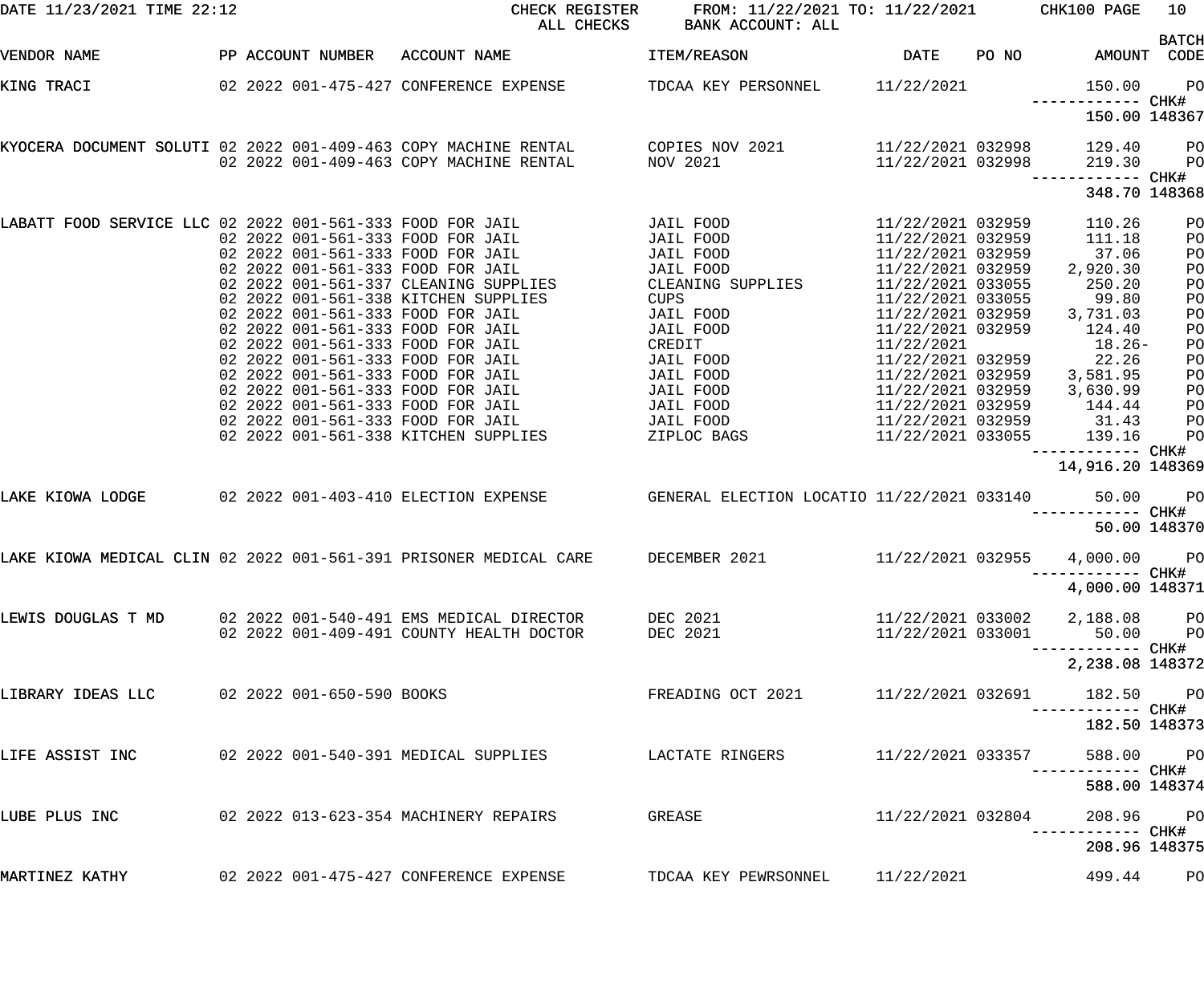| DATE 11/23/2021 TIME 22:12                                   |  |  |                                           | CHECK REGISTER<br>ALL CHECKS                  | FROM: 11/22/2021 TO: 11/22/2021<br>BANK ACCOUNT: ALL                                        |                          |       | CHK100 PAGE                          | 11                          |
|--------------------------------------------------------------|--|--|-------------------------------------------|-----------------------------------------------|---------------------------------------------------------------------------------------------|--------------------------|-------|--------------------------------------|-----------------------------|
| VENDOR NAME                                                  |  |  | PP ACCOUNT NUMBER ACCOUNT NAME            |                                               | ITEM/REASON                                                                                 | <b>DATE</b>              | PO NO |                                      | <b>BATCH</b><br>AMOUNT CODE |
|                                                              |  |  |                                           |                                               |                                                                                             |                          |       | ------------ CHK#<br>499.44 148376   |                             |
| 02 2022 001-403-425 MILEAGE<br>MAYES LISA                    |  |  |                                           |                                               | MILEAGE NOVEMBER                                                                            | 11/22/2021               |       | 16.24<br>------------ CHK#           | PO                          |
|                                                              |  |  |                                           |                                               |                                                                                             |                          |       |                                      | 16.24 148377                |
| MCCORMICK PAIGE LLC                                          |  |  |                                           | 02 2022 001-409-400 COURT APPOINTED ATTORNEYS | 02 2022 001-409-400 COURT APPOINTED ATTORNEYS ST VS JEFFREY SHORT<br>ST VS TERRENCE JACKSON | 11/22/2021<br>11/22/2021 |       | 130.00<br>100.00                     | PO<br>PO                    |
|                                                              |  |  |                                           | 02 2022 001-409-400 COURT APPOINTED ATTORNEYS | ST VS MONEKE MOODY                                                                          | 11/22/2021               |       | 200.00                               | PO                          |
|                                                              |  |  |                                           | 02 2022 001-409-400 COURT APPOINTED ATTORNEYS | ST VS DONALD VAUGHAN                                                                        | 11/22/2021               |       | 470.00                               | PO                          |
|                                                              |  |  |                                           | 02 2022 001-409-400 COURT APPOINTED ATTORNEYS | ST VS MONIQUA KERSWHMAN 11/22/2021                                                          |                          |       | 670.00                               | PO                          |
|                                                              |  |  |                                           |                                               |                                                                                             |                          |       | ------------ CHK#                    |                             |
|                                                              |  |  |                                           |                                               |                                                                                             |                          |       | 1,570.00 148378                      |                             |
| MEADOR FUNERAL HOME                                          |  |  | 02 2022 001-409-418 AUTOPSY EXPENSE       |                                               | DANIEL PINA JR                                                                              | 11/22/2021 033366        |       | 400.00<br>------------ CHK#          | PO                          |
|                                                              |  |  |                                           |                                               |                                                                                             |                          |       | 400.00 148379                        |                             |
| MED TECH SWEDEN INC                                          |  |  | 02 2022 001-540-453 MEDICAL EQUIP REPAIRS |                                               | REPAIRS                                                                                     | 11/22/2021 032931        |       | 212.00<br>------------ CHK#          | PO                          |
|                                                              |  |  |                                           |                                               |                                                                                             |                          |       | 212.00 148380                        |                             |
| MHC KENWORTH                                                 |  |  | 02 2022 012-622-354 MACHINERY REPAIRS     |                                               | SPRING                                                                                      | 11/22/2021 033250        |       | 199.00                               | PO                          |
|                                                              |  |  | 02 2022 012-622-354 MACHINERY REPAIRS     |                                               | SPRING                                                                                      | 11/22/2021 033250        |       | 179.00                               | PO                          |
|                                                              |  |  | 02 2022 012-622-354 MACHINERY REPAIRS     |                                               | STRAP KIT                                                                                   | 11/22/2021 033250        |       | 20.69                                | PO                          |
|                                                              |  |  | 02 2022 012-622-354 MACHINERY REPAIRS     |                                               | UJOINT KIT                                                                                  | 11/22/2021 033250        |       | 791.91                               | PO                          |
|                                                              |  |  | 02 2022 012-622-354 MACHINERY REPAIRS     |                                               | PIN SPRING                                                                                  | 11/22/2021 033250        |       | 228.73                               | PO                          |
|                                                              |  |  |                                           |                                               |                                                                                             |                          |       | ------------ CHK#<br>1,419.33 148381 |                             |
| MIDWEST TAPE LLC                                             |  |  | 02 2022 001-650-592 AUDIO VISUAL MATERIAL |                                               | REMINISCENCE                                                                                | 11/22/2021 032675        |       | 23.64                                | PO                          |
|                                                              |  |  | 02 2022 001-650-592 AUDIO VISUAL MATERIAL |                                               | JOHNNY ENGLISH                                                                              | 11/22/2021 032675        |       | 46.92                                | PO                          |
|                                                              |  |  | 02 2022 001-650-592 AUDIO VISUAL MATERIAL |                                               | GAME ON                                                                                     | 11/22/2021 032675        |       | 114.97                               | PO                          |
|                                                              |  |  | 02 2022 001-650-592 AUDIO VISUAL MATERIAL |                                               | BETTER OFF DEAD                                                                             | 11/22/2021 032675        |       | 145.96                               | PO                          |
|                                                              |  |  | 02 2022 001-650-592 AUDIO VISUAL MATERIAL |                                               | CREDIT                                                                                      | 11/22/2021               |       | $12.39-$                             | PO                          |
|                                                              |  |  | 02 2022 001-650-592 AUDIO VISUAL MATERIAL |                                               | CANDYMAN                                                                                    | 11/22/2021 032675        |       | 52.17                                | PO                          |
|                                                              |  |  | 02 2022 001-650-592 AUDIO VISUAL MATERIAL |                                               | JINGLE CRUISE                                                                               | 11/22/2021 032675        |       | 324.93                               | PO                          |
|                                                              |  |  |                                           |                                               |                                                                                             |                          |       | ------- CHK#<br>696.20 148382        |                             |
| MITCHAM GEORGE                                               |  |  |                                           |                                               | 02 2022 001-409-400 COURT APPOINTED ATTORNEYS ST VS HUGH THOMPSON JR                        | 11/22/2021               |       | 530.00                               | PO                          |
|                                                              |  |  |                                           |                                               | 02 2022 001-409-400 COURT APPOINTED ATTORNEYS ST VS FERNANDEZ DOWNEY                        | 11/22/2021               |       | 790.00                               | PO                          |
|                                                              |  |  |                                           |                                               | 02 2022 001-409-400 COURT APPOINTED ATTORNEYS ST VS KRYSTAL MORGAN                          | 11/22/2021               |       | 590.00                               | PO                          |
|                                                              |  |  |                                           |                                               | 02 2022 001-409-400 COURT APPOINTED ATTORNEYS ST VS BRDLEY STAGE                            | 11/22/2021               |       | 680.00                               | PO                          |
|                                                              |  |  |                                           |                                               | 02 2022 001-409-400 COURT APPOINTED ATTORNEYS ST VS TERESA WASSONG                          | 11/22/2021               |       | 430.00                               | PO                          |
|                                                              |  |  |                                           |                                               | 02 2022 001-409-400 COURT APPOINTED ATTORNEYS ST VS ISAIAH PEEK                             | 11/22/2021               |       | 310.00<br>------------ CHK#          | PO                          |
|                                                              |  |  |                                           |                                               |                                                                                             |                          |       | 3,330.00 148383                      |                             |
| MOSS LAKE VOLUNTEER FIR 02 2022 001-403-410 ELECTION EXPENSE |  |  |                                           |                                               | GENERAL ELECTION LOCATIO 11/22/2021 033141                                                  |                          |       | 50.00<br>----- CHK#                  | PO                          |
|                                                              |  |  |                                           |                                               |                                                                                             |                          |       |                                      | 50.00 148384                |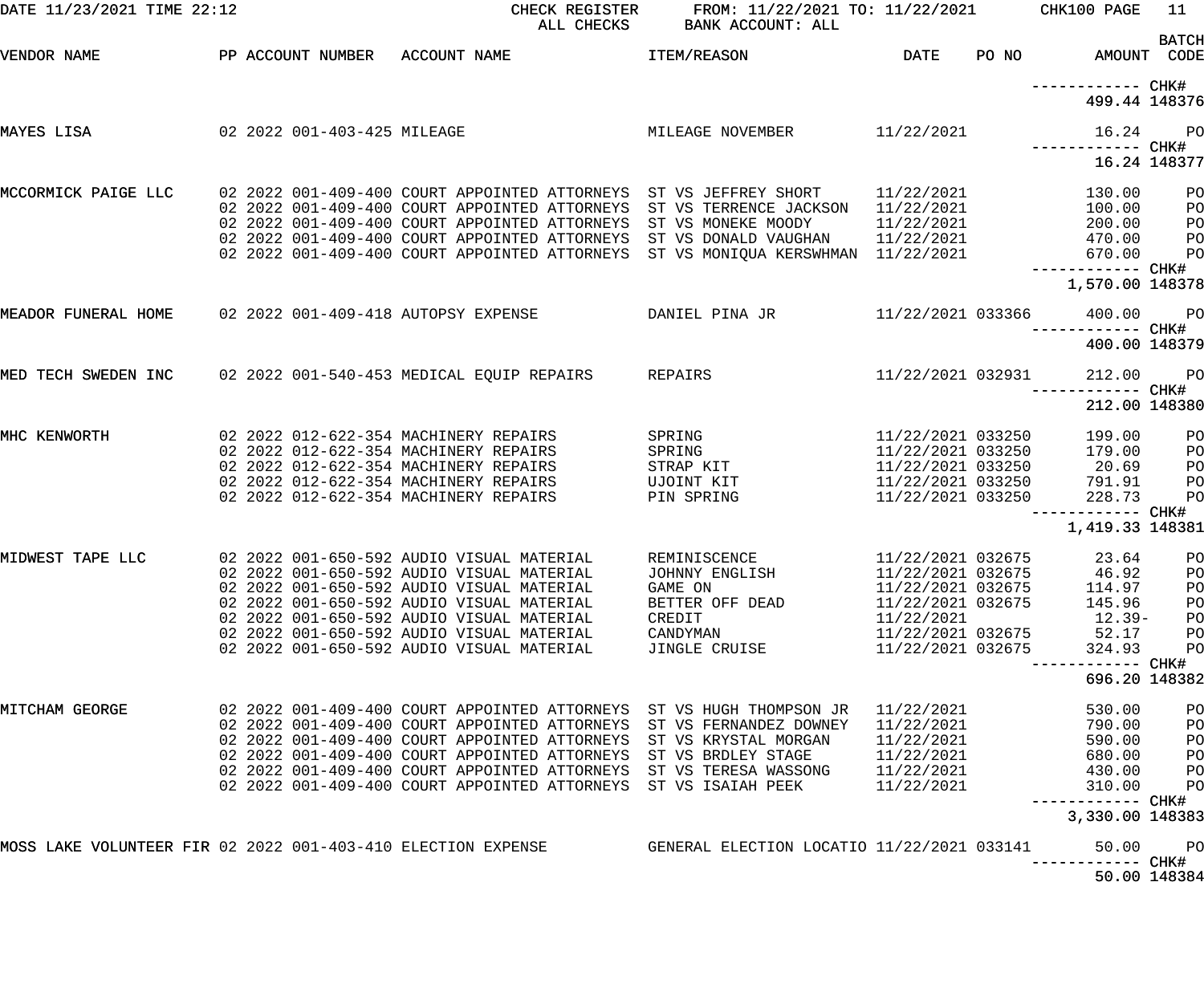| DATE 11/23/2021 TIME 22:12                                    |                                | CHECK REGISTER<br>ALL CHECKS                                                                                     | FROM: 11/22/2021 TO: 11/22/2021 CHK100 PAGE<br>BANK ACCOUNT: ALL |                                        |                                                                 | 12                          |
|---------------------------------------------------------------|--------------------------------|------------------------------------------------------------------------------------------------------------------|------------------------------------------------------------------|----------------------------------------|-----------------------------------------------------------------|-----------------------------|
| VENDOR NAME                                                   | PP ACCOUNT NUMBER ACCOUNT NAME |                                                                                                                  | <b>ITEM/REASON</b>                                               | DATE PONO                              |                                                                 | <b>BATCH</b><br>AMOUNT CODE |
|                                                               |                                | MOUNTAIN SPRINGS COMMUN 02 2022 001-403-410 ELECTION EXPENSE GENERAL ELECTION LOCATIO 11/22/2021 033132          |                                                                  |                                        |                                                                 | 50.00 PO                    |
|                                                               |                                |                                                                                                                  |                                                                  |                                        |                                                                 | 50.00 148385                |
|                                                               |                                | MUENSTER VFW POST 6205 02 2022 001-403-410 ELECTION EXPENSE GENERAL ELECTION LOCATIO 11/22/2021 033136           |                                                                  |                                        |                                                                 | 50.00 PO                    |
|                                                               |                                |                                                                                                                  |                                                                  |                                        |                                                                 | 50.00 148386                |
|                                                               |                                | MYRA VOLUNTEER FIRE DEP 02 2022 001-403-410 ELECTION EXPENSE SENERAL ELECTION LOCATIO 11/22/2021 033135          |                                                                  |                                        | 100.00 PO                                                       |                             |
|                                                               |                                | NDAA LAWYERS PROFESSION 02 2022 001-476-206 PROFESSIONAL LIABILITY IN PROFESSIONAL LIABILITY I 11/22/2021 033361 |                                                                  |                                        | 100.00 148387<br>6,279.00 PO                                    |                             |
|                                                               |                                |                                                                                                                  |                                                                  |                                        | ------------ CHK#<br>6,279.00 148388                            |                             |
| NEU DENISE A $02\ 2022\ 001-409-495$ TRIAL EXPENSE            |                                |                                                                                                                  | TRANSCRIPT 11/22/2021 033332 50.00 PO                            |                                        |                                                                 |                             |
|                                                               |                                |                                                                                                                  |                                                                  |                                        |                                                                 | 50.00 148389                |
| NORTH TEXAS CRUSHED STO 02 2022 014-624-302 GRAVEL            | 02 2022 014-624-302 GRAVEL     |                                                                                                                  | GRADE 2 BASE<br>GRADE 2 BASE                                     |                                        | 11/22/2021 032758 8,863.17 PO<br>11/22/2021 032758 11,542.39 PO |                             |
|                                                               |                                |                                                                                                                  |                                                                  |                                        | ------------ CHK#<br>20,405.56 148390                           |                             |
| NORTH TEXAS SALES AND D 02 2022 012-622-354 MACHINERY REPAIRS |                                |                                                                                                                  | SCHEDULED MAINTENANCE  11/22/2021 033380  285.97  PO             |                                        |                                                                 |                             |
|                                                               |                                |                                                                                                                  |                                                                  |                                        | 285.97 148391                                                   |                             |
| NORTH TEXAS TOLLWAY AUT 02 2022 013-623-499 MISCELLANEOUS     |                                |                                                                                                                  | TOLLS - 10/11 &10/16/202 11/22/2021 032795 19.29 PO              |                                        |                                                                 | 19.29 148392                |
|                                                               |                                |                                                                                                                  |                                                                  |                                        |                                                                 |                             |
|                                                               |                                | NTMC HEALTH COMPLETE CA 02 2022 001-561-391 PRISONER MEDICAL CARE<br>02 2022 001-561-391 PRISONER MEDICAL CARE   | DAVIS, H NT256704<br>DALE, R NT259333                            | 11/22/2021 033370<br>11/22/2021 033370 | 859.20<br>249.37                                                | PO<br>PO                    |
|                                                               |                                | 02 2022 001-561-391 PRISONER MEDICAL CARE                                                                        | DENNINGTON, G NT259604 11/22/2021 033370                         |                                        | 345.18                                                          | PO                          |
|                                                               |                                | 02 2022 001-561-391 PRISONER MEDICAL CARE                                                                        | KNIGHTEN, C NT257962                                             | 11/22/2021 033370                      | 65.40                                                           | PO                          |
|                                                               |                                | 02 2022 001-561-391 PRISONER MEDICAL CARE<br>02 2022 001-561-391 PRISONER MEDICAL CARE                           | KRAPF, M NT258838<br>CARLTON, K 696796                           | 11/22/2021 033370<br>11/22/2021 033370 | 399.90<br>33.00                                                 | PO<br>PO                    |
|                                                               |                                |                                                                                                                  |                                                                  |                                        | ------------ CHK#                                               |                             |
|                                                               |                                |                                                                                                                  |                                                                  |                                        | 1,952.05 148393                                                 |                             |
| OFFICE DEPOT                                                  |                                | 02 2022 001-435-310 OFFICE SUPPLIES                                                                              | CREDIT                                                           | 11/22/2021                             | 68.87-                                                          | PO                          |
|                                                               |                                | 02 2022 001-435-310 OFFICE SUPPLIES                                                                              | OFFICE SUPPLIES                                                  | 11/22/2021 033302                      | 182.28                                                          | PO                          |
|                                                               |                                | 02 2022 001-435-310 OFFICE SUPPLIES<br>02 2022 001-495-310 OFFICE SUPPLIES                                       | OFFICE SUPPLIES<br>CREDIT CARD HOLDERS                           | 11/22/2021 033302<br>11/22/2021 033290 | 5.59<br>12.97                                                   | PO<br>PO                    |
|                                                               |                                | 02 2022 001-495-310 OFFICE SUPPLIES                                                                              | CALCULATOR SPOOLS                                                | 11/22/2021 033290                      | 14.69                                                           | PO                          |
|                                                               | 02 2022 001-510-300 SUPPLIES   |                                                                                                                  | CHAIR MATS                                                       | 11/22/2021 033290                      | 564.30                                                          | PO                          |
|                                                               |                                | 02 2022 001-400-310 OFFICE SUPPLIES                                                                              | HIGHLIGHTERS                                                     | 11/22/2021 033290                      | 12.99                                                           | PO                          |
|                                                               |                                | 02 2022 001-499-310 OFFICE SUPPLIES                                                                              | FILE BOX                                                         | 11/22/2021 033300                      | 34.09                                                           | PO                          |
|                                                               |                                | 02 2022 001-499-310 OFFICE SUPPLIES                                                                              | PAPER TRIMMER                                                    | 11/22/2021 033300                      | 21.35                                                           | PO                          |
|                                                               |                                | 02 2022 001-499-310 OFFICE SUPPLIES                                                                              | 3 RING BINDER                                                    | 11/22/2021 033300                      | 9.23                                                            | P <sub>O</sub>              |
|                                                               |                                | 02 2022 001-499-310 OFFICE SUPPLIES                                                                              | STAPLER                                                          | 11/22/2021 033300                      | 13.17                                                           | PO                          |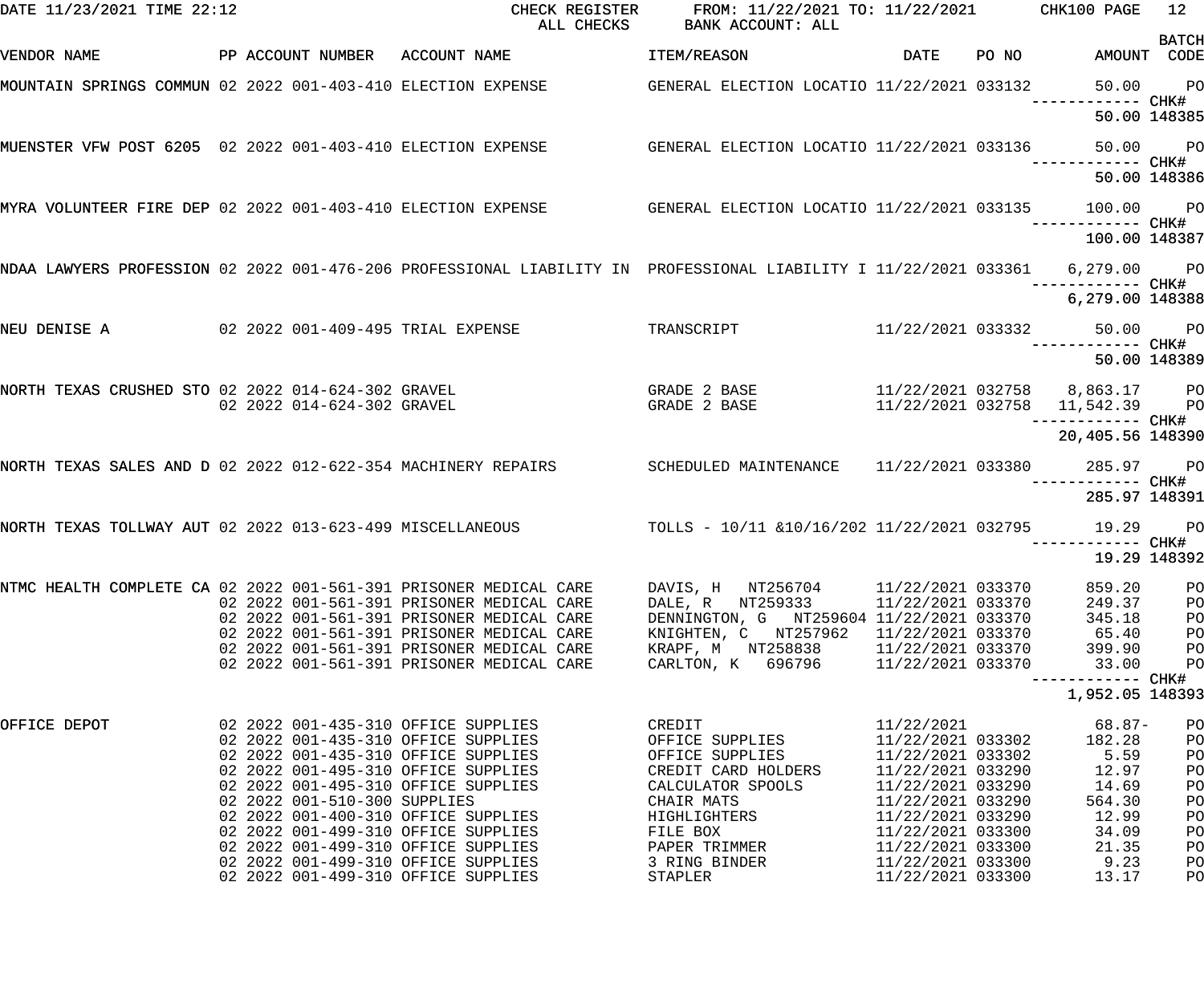| DATE 11/23/2021 TIME 22:12                                        |                                   | CHECK REGISTER<br>ALL CHECKS             | FROM: 11/22/2021 TO: 11/22/2021 CHK100 PAGE<br>BANK ACCOUNT: ALL |                   |       |                             | 13             |
|-------------------------------------------------------------------|-----------------------------------|------------------------------------------|------------------------------------------------------------------|-------------------|-------|-----------------------------|----------------|
|                                                                   |                                   |                                          |                                                                  |                   |       |                             | <b>BATCH</b>   |
| VENDOR NAME                                                       | PP ACCOUNT NUMBER ACCOUNT NAME    |                                          | ITEM/REASON                                                      | DATE              | PO NO | AMOUNT CODE                 |                |
|                                                                   |                                   | 02 2022 001-499-310 OFFICE SUPPLIES      | AAA BATTERIES                                                    | 11/22/2021 033300 |       | 20.78                       | PO             |
|                                                                   |                                   | 02 2022 001-499-310 OFFICE SUPPLIES      | CHELSIE NAME PLATE                                               | 11/22/2021 033300 |       | 18.99                       | PO             |
|                                                                   |                                   | 02 2022 001-499-310 OFFICE SUPPLIES      | APRIL NAME PLATE                                                 | 11/22/2021 033300 |       | 18.99                       | PO             |
|                                                                   |                                   | 02 2022 001-561-310 OFFICE SUPPLIES      | OFFICE SUPPLIES                                                  | 11/22/2021 033283 |       | 60.10                       | PO             |
|                                                                   | 02 2022 001-560-499 MISCELLANEOUS |                                          | SPACE HEATER                                                     | 11/22/2021 033299 |       | 68.99                       | PO             |
|                                                                   |                                   | 02 2022 001-503-310 OFFICE SUPPLIES      | SCISSORS                                                         | 11/22/2021 033225 |       | 2.33                        | PO             |
|                                                                   |                                   | 02 2022 001-503-310 OFFICE SUPPLIES      | HDMI                                                             | 11/22/2021 033225 |       | 48.01                       | PO             |
|                                                                   |                                   | 02 2022 001-503-310 OFFICE SUPPLIES      | TONER                                                            | 11/22/2021 033226 |       | 414.90                      | PO             |
|                                                                   |                                   | 02 2022 001-476-310 OFFICE SUPPLIES      | BATTERIES                                                        | 11/22/2021 033124 |       | 20.78                       | PO             |
|                                                                   |                                   | 02 2022 001-476-310 OFFICE SUPPLIES      | STAMP                                                            | 11/22/2021 033124 |       | 48.99                       | PО             |
|                                                                   |                                   | 02 2022 001-580-310 OFFICE SUPPLIES      | OFFICE DEPOT                                                     | 11/22/2021 033360 |       | 66.65                       | P <sub>O</sub> |
|                                                                   |                                   |                                          |                                                                  |                   |       | ------------ CHK#           |                |
|                                                                   |                                   |                                          |                                                                  |                   |       | 1,591.30 148394             |                |
|                                                                   |                                   |                                          |                                                                  |                   |       |                             |                |
| OREILLY AUTOMOTIVE ENTE 02 2022 011-621-354 MACHINERY REPAIRS     |                                   |                                          | AIR HOSE                                                         | 11/22/2021 033186 |       | 73.95                       | PО             |
|                                                                   |                                   | 02 2022 012-622-354 MACHINERY REPAIRS    | ANTIFREEZE                                                       | 11/22/2021 032888 |       | 263.76                      | PО             |
|                                                                   |                                   | 02 2022 012-622-354 MACHINERY REPAIRS    | OIL SEAL                                                         | 11/22/2021 032888 |       | 38.19                       | PО             |
|                                                                   |                                   | 02 2022 012-622-354 MACHINERY REPAIRS    | AIR FILTER                                                       | 11/22/2021 032888 |       | 252.15                      | P <sub>O</sub> |
|                                                                   |                                   |                                          |                                                                  |                   |       | ------------ CHK#           |                |
|                                                                   |                                   |                                          |                                                                  |                   |       | 628.05 148395               |                |
| OVERDRIVE INC                                                     | 02 2022 001-650-591 PERIODICALS   |                                          | AUDIOBOOK                                                        |                   |       | 11/22/2021 032982 33.25     | $P$ O          |
|                                                                   | 02 2022 001-650-590 BOOKS         |                                          | EBOOKS                                                           | 11/22/2021 032683 |       | 381.21                      | $P$ O          |
|                                                                   |                                   |                                          |                                                                  |                   |       | ----------- CHK#            |                |
|                                                                   |                                   |                                          |                                                                  |                   |       | 414.46 148396               |                |
| OVERLAND MAT & MFG INC 02 2022 012-622-309 ASPHALT                |                                   |                                          | ASPHALT                                                          | 11/22/2021 032869 |       | 5,119.57 PO                 |                |
|                                                                   |                                   |                                          |                                                                  |                   |       |                             |                |
|                                                                   |                                   |                                          |                                                                  |                   |       | 5, 119.57 148397            |                |
|                                                                   |                                   |                                          |                                                                  |                   |       |                             |                |
| PARKER ELECTRIC                                                   |                                   | 02 2022 001-510-450 BUILDING MAINTENANCE | REPLACED SINGLE DUPLEX W 11/22/2021 033016                       |                   |       | 101.50                      | <b>PO</b>      |
|                                                                   |                                   |                                          |                                                                  |                   |       | ----------- CHK#            |                |
|                                                                   |                                   |                                          |                                                                  |                   |       | 101.50 148398               |                |
| PENWORTHY THE COMPANY 02 2022 001-650-590 BOOKS                   |                                   |                                          | <b>BOOKS</b>                                                     | 11/22/2021 032678 |       | 256.39                      | <b>PO</b>      |
|                                                                   |                                   |                                          |                                                                  |                   |       | --------- CHK#              |                |
|                                                                   |                                   |                                          |                                                                  |                   |       | 256.39 148399               |                |
|                                                                   |                                   |                                          |                                                                  |                   |       |                             |                |
| PERDUE, BRANDON, FIELDER, 02 2022 001-209-000 COLLECTIONS PAYABLE |                                   |                                          | OCT 2021 - JP 2                                                  | 11/22/2021 033369 |       | 1,285.80                    | PО             |
|                                                                   |                                   | 02 2022 001-209-000 COLLECTIONS PAYABLE  | OCT 2021 - JP 1                                                  |                   |       | 11/22/2021 033369 2,383.86  | PО             |
|                                                                   |                                   | 02 2022 001-209-000 COLLECTIONS PAYABLE  | OCT 2021 - DISTRICT CLER 11/22/2021 033369                       |                   |       | 1,412.57                    | $_{\rm PO}$    |
|                                                                   |                                   | 02 2022 001-209-000 COLLECTIONS PAYABLE  | OCT 2021 - COUNTY CLERK 11/22/2021 033369                        |                   |       | 192.76                      | P <sub>O</sub> |
|                                                                   |                                   |                                          |                                                                  |                   |       | --------- CHK#              |                |
|                                                                   |                                   |                                          |                                                                  |                   |       | 5,274.99 148400             |                |
| PINNACLE HEALTH TECHNOL 02 2022 001-560-492 PHYSICAL              |                                   |                                          | E VALENZUELA                                                     | 11/22/2021 033087 |       | 215.00                      | P <sub>O</sub> |
|                                                                   |                                   |                                          |                                                                  |                   |       | --------- CHK#              |                |
|                                                                   |                                   |                                          |                                                                  |                   |       | 215.00 148401               |                |
| PITNEY BOWES RESERVE AC 02 2022 001-409-311 POSTAGE               |                                   |                                          | POSTAGE                                                          |                   |       | 11/22/2021 033376 10,000.00 | PO             |
|                                                                   |                                   |                                          |                                                                  |                   |       |                             |                |

------------ CHK#

10,000.00 148402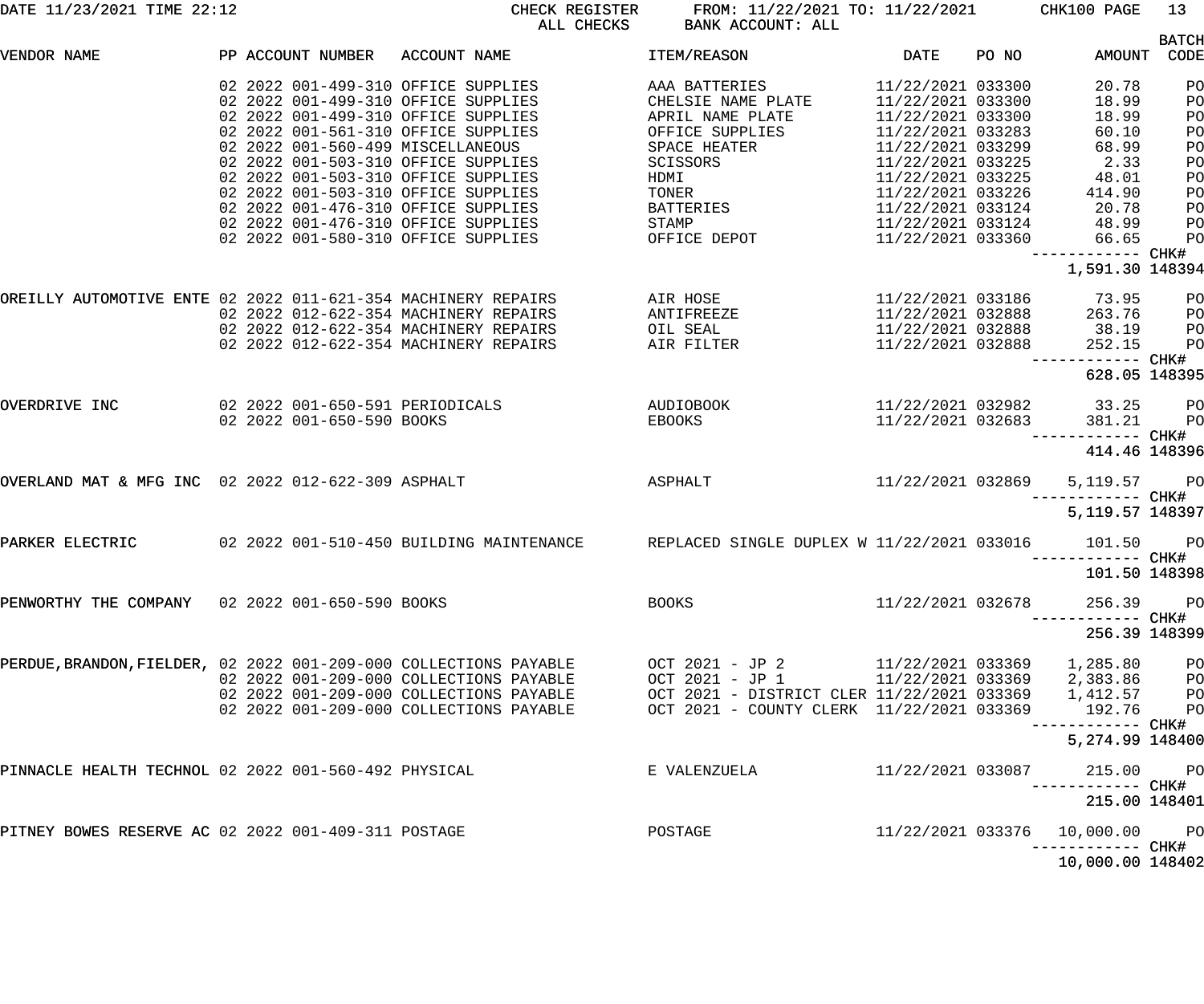| DATE 11/23/2021 TIME 22:12                                       |  |                                                        | CHECK REGISTER<br>ALL CHECKS                                                                                                             | FROM: 11/22/2021 TO: 11/22/2021 CHK100 PAGE<br>BANK ACCOUNT: ALL |                                        |                                    | 14                               |
|------------------------------------------------------------------|--|--------------------------------------------------------|------------------------------------------------------------------------------------------------------------------------------------------|------------------------------------------------------------------|----------------------------------------|------------------------------------|----------------------------------|
| VENDOR NAME                                                      |  |                                                        | PP ACCOUNT NUMBER ACCOUNT NAME                                                                                                           | ITEM/REASON                                                      | DATE                                   | PO NO AMOUNT CODE                  | <b>BATCH</b>                     |
| POWER PLAN OIB                                                   |  |                                                        | 02 2022 014-624-354 MACHINERY REPAIRS                                                                                                    | PARTS                                                            | 11/22/2021 032768                      | 800.53                             | PO <sub>1</sub>                  |
|                                                                  |  |                                                        |                                                                                                                                          |                                                                  |                                        | 800.53 148403                      |                                  |
| QUALITY SERVICES                                                 |  |                                                        | 02 2022 001-510-450 BUILDING MAINTENANCE                                                                                                 | WATER VALVE                                                      | 11/22/2021 033014                      | 490.51<br>------------ CHK#        | <b>PO</b>                        |
|                                                                  |  |                                                        |                                                                                                                                          |                                                                  |                                        | 490.51 148404                      |                                  |
| RAMON EMMA GUZMAN                                                |  |                                                        | 02  2022  001-409-400  COURT APPOINTED ATTORNEYS  ST VS CLINTON CURTIS<br>02 2022 001-409-400 COURT APPOINTED ATTORNEYS ST VS DELL R COX |                                                                  | 11/22/2021<br>11/22/2021               | 600.00 PO<br>470.00                | <b>PO</b>                        |
|                                                                  |  |                                                        |                                                                                                                                          |                                                                  |                                        | 1,070.00 148405                    |                                  |
| RECOVERY HEALTHCARE COR 02 2022 001-570-499 MISCELLANEOUS        |  |                                                        |                                                                                                                                          | JUVENILES – IB, TH, SI   11/22/2021 033371                       |                                        | 481.00                             | $P$ O                            |
|                                                                  |  |                                                        |                                                                                                                                          |                                                                  |                                        | ---------- CHK#<br>481.00 148406   |                                  |
| RED RIVER FARM CO-OP IN 02 2022 001-551-330 FUEL                 |  |                                                        |                                                                                                                                          | OCT 2021<br>FUEL OCT 2021                                        | 11/22/2021 033325                      | 170.00                             | P <sub>O</sub>                   |
|                                                                  |  | 02 2022 001-560-330 FUEL                               |                                                                                                                                          |                                                                  |                                        | 11/22/2021 033040 12,727.66        | P <sub>O</sub>                   |
|                                                                  |  | 02 2022 001-475-330 FUEL<br>02 2022 001-476-330 FUEL   |                                                                                                                                          | FUEL OCT 2021<br>OCT 2021                                        | 11/22/2021 032668<br>11/22/2021 033323 | 59.42<br>162.04                    | P <sub>O</sub><br>P <sub>O</sub> |
|                                                                  |  |                                                        |                                                                                                                                          |                                                                  |                                        | 13, 119. 12 148407                 |                                  |
| REINERT PAPER & CHEMICA 02 2022 001-561-337 CLEANING SUPPLIES    |  |                                                        | 02 2022 001-561-338 KITCHEN SUPPLIES                                                                                                     | CLEANING SUPPLIES<br>DISH WASHING DETERGENT                      | 11/22/2021 033057                      | 11/22/2021 033057 740.64<br>409.39 | <b>PO</b><br>P <sub>O</sub>      |
|                                                                  |  |                                                        |                                                                                                                                          |                                                                  |                                        | ------------ CHK#                  |                                  |
|                                                                  |  |                                                        |                                                                                                                                          |                                                                  |                                        | 1,150.03 148408                    |                                  |
| ROMCO EQUIPMENT CO 02 2022 012-622-354 MACHINERY REPAIRS         |  |                                                        |                                                                                                                                          | PARTS                                                            | 11/22/2021 033261                      | 2,240.43 PO<br>-------- CHK#       |                                  |
|                                                                  |  |                                                        |                                                                                                                                          |                                                                  |                                        | 2,240.43 148409                    |                                  |
| SAFEWAY                                                          |  |                                                        | 02  2022  001-561-391  PRISONER MEDICAL CARE                                                                                             | DENNINGTON, GREG X1 11/22/2021 033046                            |                                        | --------- CHK#                     | 9.13 PO                          |
|                                                                  |  |                                                        |                                                                                                                                          |                                                                  |                                        |                                    | 9.13 148410                      |
| SCHAD & PULTE WELDING S 02 2022 001-540-347 OXYGEN               |  | 02 2022 001-540-347 OXYGEN                             |                                                                                                                                          | OXYGEN                                                           | 11/22/2021 032924<br>11/22/2021 032924 | 56.00<br>6.00                      | P <sub>O</sub>                   |
|                                                                  |  |                                                        |                                                                                                                                          | OXYGEN                                                           |                                        |                                    | P <sub>O</sub>                   |
|                                                                  |  |                                                        |                                                                                                                                          |                                                                  |                                        |                                    | 62.00 148411                     |
| SCHILLING TIRE & LUBE L 02 2022 014-624-303 TIRES & TIRE REPAIRS |  |                                                        |                                                                                                                                          | TIRES                                                            | 11/22/2021 032773                      | 1,091.96<br>----------- CHK#       | <b>PO</b>                        |
|                                                                  |  |                                                        |                                                                                                                                          |                                                                  |                                        | 1,091.96 148412                    |                                  |
| SEWELL USELTON INSURANC 02 2022 001-561-480 BONDS - EMPLOYEES    |  |                                                        |                                                                                                                                          | BOND - WINTER                                                    | 11/22/2021 033045                      | 92.50                              | PO                               |
|                                                                  |  | 02 2022 001-561-480 BONDS                              | - EMPLOYEES                                                                                                                              | BOND - CHEANEY                                                   | 11/22/2021 033045                      | 92.50                              | PO                               |
|                                                                  |  | 02 2022 001-560-480 BONDS                              | - EMPLOYEES                                                                                                                              | BOND - QUINONES                                                  | 11/22/2021 033118                      | 92.50                              | PO                               |
|                                                                  |  | 02 2022 001-476-480 BONDS<br>02 2022 001-540-480 BONDS |                                                                                                                                          | JULIE DEL RIO NOTARY BON 11/22/2021 032981<br>NOTARY BOND        | 11/22/2021 033149                      | 71.00<br>71.00                     | PO<br>P <sub>O</sub>             |
|                                                                  |  |                                                        |                                                                                                                                          |                                                                  |                                        | 419.50 148413                      |                                  |
|                                                                  |  |                                                        |                                                                                                                                          |                                                                  |                                        |                                    |                                  |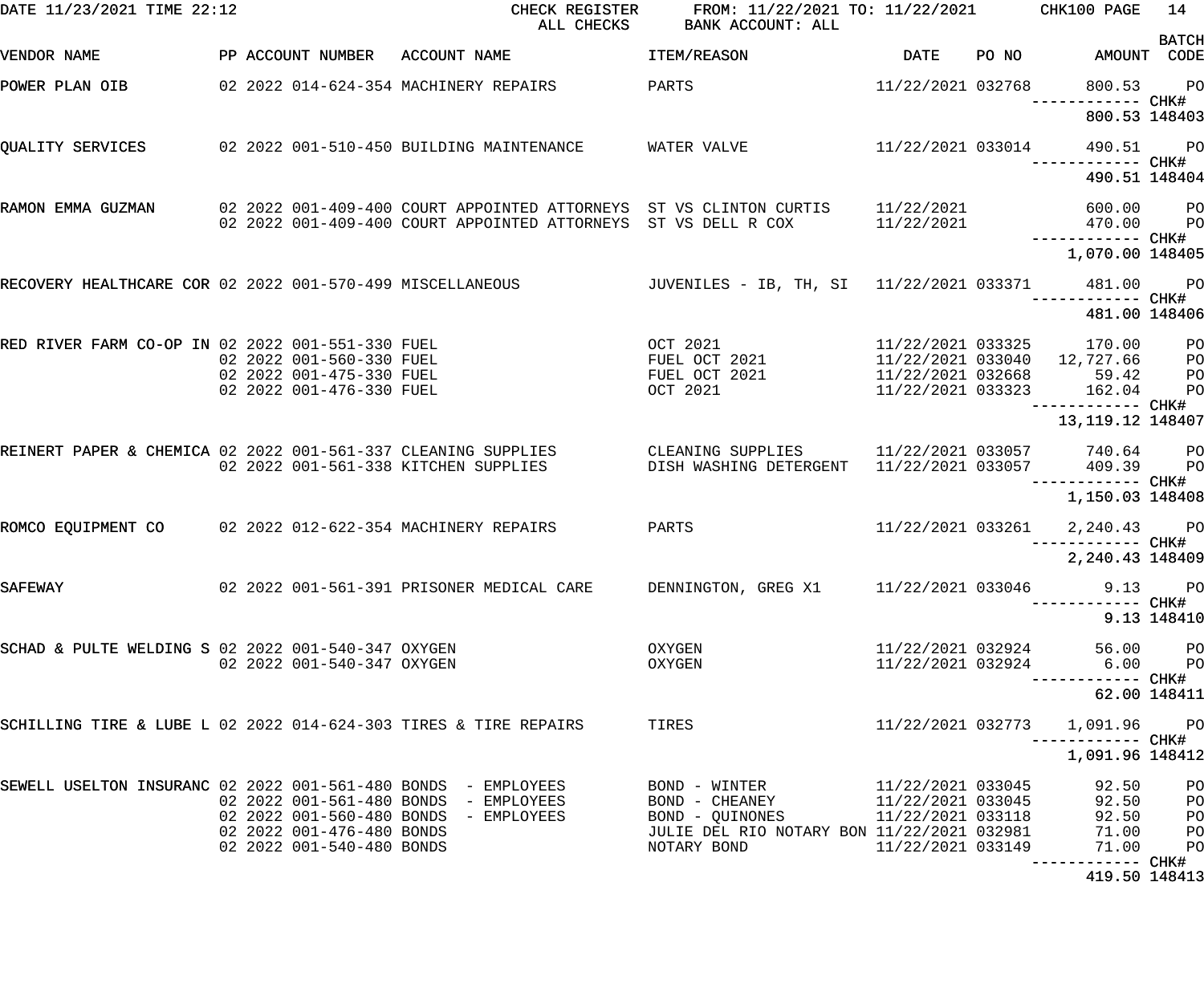| DATE 11/23/2021 TIME 22:12                                        |  | CHECK REGISTER<br>ALL CHECKS                                                                                                                                                                                                         | FROM: 11/22/2021 TO: 11/22/2021 CHK100 PAGE<br>BANK ACCOUNT: ALL                         |                                          |       |                           | 15                   |
|-------------------------------------------------------------------|--|--------------------------------------------------------------------------------------------------------------------------------------------------------------------------------------------------------------------------------------|------------------------------------------------------------------------------------------|------------------------------------------|-------|---------------------------|----------------------|
| VENDOR NAME                                                       |  | PP ACCOUNT NUMBER ACCOUNT NAME                                                                                                                                                                                                       | ITEM/REASON                                                                              | DATE                                     | PO NO | AMOUNT CODE               | <b>BATCH</b>         |
| SHERMAN DENISON DOORS 02 2022 001-510-450 BUILDING MAINTENANCE    |  | 02 2022 001-510-450 BUILDING MAINTENANCE                                                                                                                                                                                             | REPLACE BELT, LUBE & ADJ 11/22/2021 033381<br>REPLACED SPRING ON SALLY 11/22/2021 033381 |                                          |       | 534.00 PO<br>930.00       | <b>PO</b>            |
|                                                                   |  |                                                                                                                                                                                                                                      |                                                                                          |                                          |       | 1,464.00 148414           |                      |
| SIEGER RAYMOND E                                                  |  | 02 2022 001-209-300 RESTITUTION PAYABLE                                                                                                                                                                                              | LEWIS                                                                                    | 11/22/2021                               |       | 20.00 PO                  |                      |
|                                                                   |  |                                                                                                                                                                                                                                      |                                                                                          |                                          |       | 20.00 148415              |                      |
| SIMMONS SHAWN                                                     |  | 02 2022 001-409-414 JUVENILE CT APPOINTED ATT ST VS J H L<br>02 2022 001-409-400 COURT APPOINTED ATTORNEYS ST VS TAYLOR DOOLEY                                                                                                       |                                                                                          | 11/22/2021<br>11/22/2021                 |       | 700.00 PO<br>500.00       | <b>PO</b>            |
|                                                                   |  |                                                                                                                                                                                                                                      |                                                                                          |                                          |       | 1,200.00 148416           |                      |
| SIRCHIE FINGER PRINT LA 02 2022 001-560-493 INVESTIGATION EXPENSE |  |                                                                                                                                                                                                                                      | FENTANYL TEST KITS                                                                       | 11/22/2021 32504                         |       | 138.01 PO                 |                      |
|                                                                   |  |                                                                                                                                                                                                                                      |                                                                                          |                                          |       | 138.01 148417             |                      |
|                                                                   |  | SOUTHERN COMPUTER WAREH 02 2022 001-475-499 MISCELLANEOUS ADOBE STD LICENSE (CA)<br>02 2022 056-476-499 MISCELLANEOUS                                                                                                                | ADOBE PRO LICENSE (DA)                                                                   | 11/22/2021 033327<br>$11/22/2021$ 033327 |       | 273.65 PO<br>411.58       | <b>PO</b>            |
|                                                                   |  |                                                                                                                                                                                                                                      |                                                                                          |                                          |       | 685.23 148418             |                      |
| SOUTHERN TIRE MART 02 2022 012-622-354 MACHINERY REPAIRS          |  |                                                                                                                                                                                                                                      | 3 AXLE ALIGNMENT                                                                         | 11/22/2021 033336                        |       | 255.00 PO                 |                      |
|                                                                   |  |                                                                                                                                                                                                                                      |                                                                                          |                                          |       | 255.00 148419             |                      |
| SPARKLETTS AND SIERRA S 02 2022 041-650-310 SUPPLIES              |  |                                                                                                                                                                                                                                      | WATER                                                                                    |                                          |       | 11/22/2021 032679 1.01 PO |                      |
|                                                                   |  |                                                                                                                                                                                                                                      |                                                                                          |                                          |       |                           | 1.01 148420          |
| ST PETERS CATHOLIC CHUR 02 2022 001-403-410 ELECTION EXPENSE      |  |                                                                                                                                                                                                                                      | GEN. ELECT.LOCATION/INSU 11/22/2021 033138                                               |                                          |       | 195.00                    | <b>PO</b>            |
|                                                                   |  |                                                                                                                                                                                                                                      |                                                                                          |                                          |       | 195.00 148421             |                      |
|                                                                   |  | STOWE'S INDEPENDENT SER 02 2022 001-510-450 BUILDING MAINTENANCE REPLACED LEAVING WATER T 11/22/2021 032984                                                                                                                          |                                                                                          |                                          |       | 750.00                    | <b>PO</b>            |
|                                                                   |  |                                                                                                                                                                                                                                      |                                                                                          |                                          |       | 750.00 148422             |                      |
|                                                                   |  | TABERNACLE BAPTIST CHUR 02 2022 001-403-410 ELECTION EXPENSE GENERAL ELECTION LOCATIO 11/22/2021 033131                                                                                                                              |                                                                                          |                                          |       | 50.00<br>--------- CHK#   | <b>PO</b>            |
|                                                                   |  |                                                                                                                                                                                                                                      |                                                                                          |                                          |       | 50.00 148423              |                      |
| TAC - CIM                                                         |  |                                                                                                                                                                                                                                      |                                                                                          |                                          |       | 200.00                    | <b>PO</b>            |
|                                                                   |  |                                                                                                                                                                                                                                      |                                                                                          |                                          |       | 200.00 148424             |                      |
| TATUM LEE                                                         |  | 02 2022 001-409-400 COURT APPOINTED ATTORNEYS ITIO GNF, CAN, & WYF                                                                                                                                                                   |                                                                                          | 11/22/2021                               |       | 1,750.00<br>605.00        | PO<br>PO             |
|                                                                   |  | 02 2022 001-409-400 COURT APPOINTED ATTORNEYS ST VS RICHARD D GLAZE 11/22/2021<br>02 2022 001-409-400 COURT APPOINTED ATTORNEYS ST VS JASON ROENNAU 11/22/2021<br>02 2022 001-409-400 COURT APPOINTED ATTORNEYS ST VS JOSE M SALINAS |                                                                                          |                                          |       | 655.00<br>365.00          | PO                   |
|                                                                   |  |                                                                                                                                                                                                                                      |                                                                                          |                                          |       | 585.00                    | PO<br>P <sub>O</sub> |
|                                                                   |  | 02 2022 001-409-400 COURT APPOINTED ATTORNEYS ST VS CODY KNIGHTEN                                                                                                                                                                    |                                                                                          | 11/22/2021                               |       | 655.00                    | PO                   |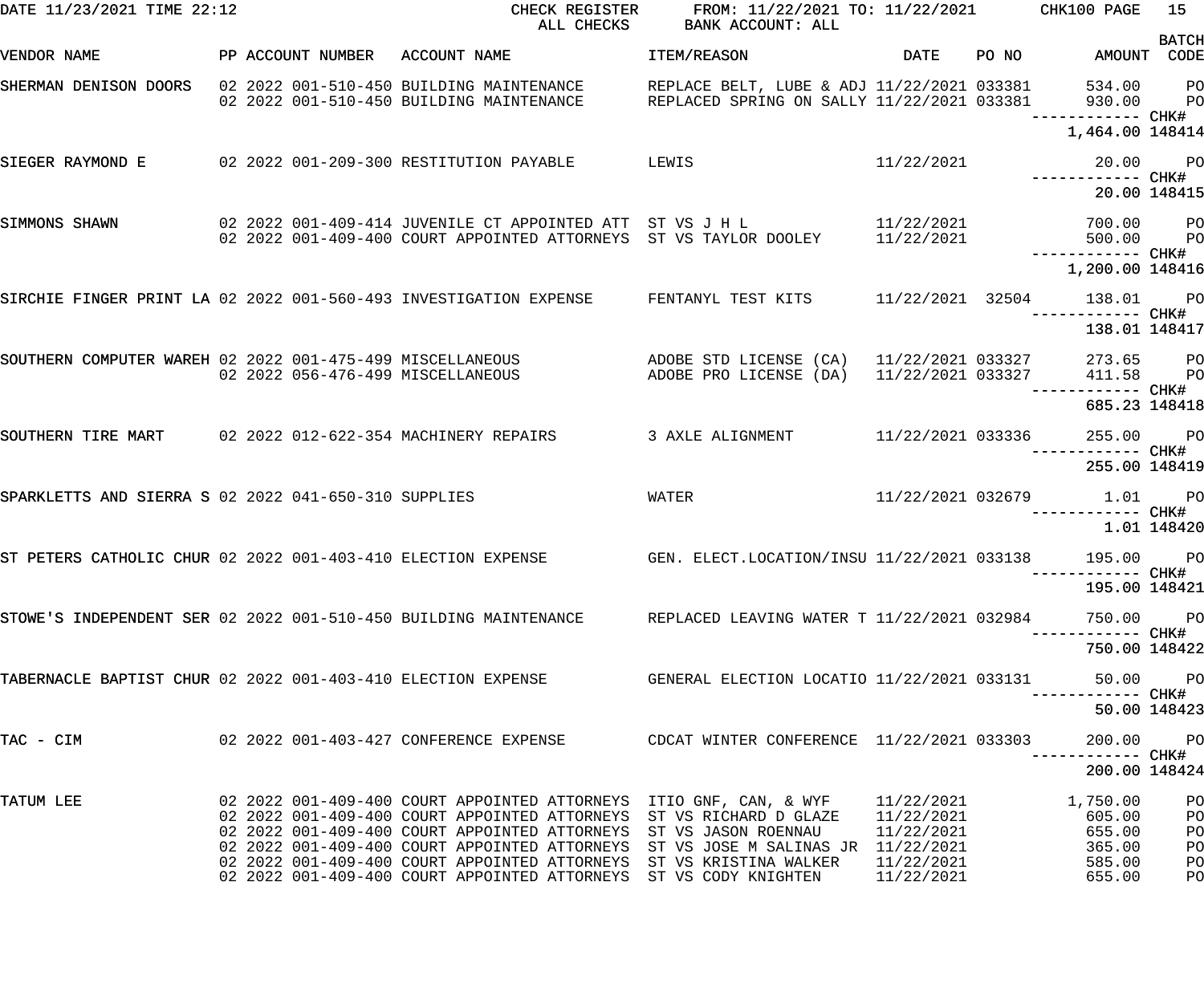| DATE 11/23/2021 TIME 22:12                                      |                               | CHECK REGISTER<br>ALL CHECKS                                                                                                                                                                                                                                                                                                                                                                                                                                                                                                                                                                                                                                                                                                                  | FROM: 11/22/2021 TO: 11/22/2021<br>BANK ACCOUNT: ALL                                                                                                                                                                                                                                                                                                                                                                                                                                                                                                                                                                                                                                                          |                                                                                                                            |       | CHK100 PAGE                                                                                                                                                                                                                 | 16                                                                                                       |
|-----------------------------------------------------------------|-------------------------------|-----------------------------------------------------------------------------------------------------------------------------------------------------------------------------------------------------------------------------------------------------------------------------------------------------------------------------------------------------------------------------------------------------------------------------------------------------------------------------------------------------------------------------------------------------------------------------------------------------------------------------------------------------------------------------------------------------------------------------------------------|---------------------------------------------------------------------------------------------------------------------------------------------------------------------------------------------------------------------------------------------------------------------------------------------------------------------------------------------------------------------------------------------------------------------------------------------------------------------------------------------------------------------------------------------------------------------------------------------------------------------------------------------------------------------------------------------------------------|----------------------------------------------------------------------------------------------------------------------------|-------|-----------------------------------------------------------------------------------------------------------------------------------------------------------------------------------------------------------------------------|----------------------------------------------------------------------------------------------------------|
| VENDOR NAME                                                     | PP ACCOUNT NUMBER             | ACCOUNT NAME                                                                                                                                                                                                                                                                                                                                                                                                                                                                                                                                                                                                                                                                                                                                  | ITEM/REASON                                                                                                                                                                                                                                                                                                                                                                                                                                                                                                                                                                                                                                                                                                   | DATE                                                                                                                       | PO NO | AMOUNT                                                                                                                                                                                                                      | <b>BATCH</b><br>CODE                                                                                     |
|                                                                 |                               | 02 2022 001-409-400 COURT APPOINTED ATTORNEYS<br>02 2022 001-409-400 COURT APPOINTED ATTORNEYS<br>02 2022 001-409-400 COURT APPOINTED ATTORNEYS ST VS SHELLEY MCCLAIN                                                                                                                                                                                                                                                                                                                                                                                                                                                                                                                                                                         | ST VS SHAYLA BRYAN<br>ST VS JUSTIN W MILLER                                                                                                                                                                                                                                                                                                                                                                                                                                                                                                                                                                                                                                                                   | 11/22/2021<br>11/22/2021<br>11/22/2021                                                                                     |       | 680.00<br>610.00<br>1,250.00<br>------------ CHK#<br>7,155.00 148425                                                                                                                                                        | PO<br>PO<br>PO                                                                                           |
| TEXAS ASSOCIATION OF CO 02 2022 001-409-208 GENERAL LIABILITY   |                               | 02 2022 001-409-208 GENERAL LIABILITY<br>02 2022 001-409-208 GENERAL LIABILITY<br>02 2022 011-621-208 LIABILITY INSURANCE<br>02 2022 011-621-208 LIABILITY INSURANCE<br>02 2022 011-621-208 LIABILITY INSURANCE<br>02 2022 012-622-208 LIABILITY INSURANCE<br>02 2022 012-622-208 LIABILITY INSURANCE<br>02 2022 012-622-208 LIABILITY INSURANCE<br>02 2022 013-623-208 LIABILITY INSURANCE<br>02 2022 013-623-208 LIABILITY INSURANCE<br>02 2022 013-623-208 LIABILITY INSURANCE<br>02 2022 014-624-208 LIABILITY INSURANCE<br>02 2022 014-624-208 LIABILITY INSURANCE<br>02 2022 014-624-208 LIABILITY INSURANCE<br>03 2022 028-571-208 GENERAL LIABILITY<br>03 2022 028-571-208 GENERAL LIABILITY<br>03 2022 028-571-208 GENERAL LIABILITY | FY 22 AUTO LIABILITY<br>FY 22 AUTO PHYSICAL DAMA 11/22/2021 033372<br>FY 22 GENERAL LIABILITY 11/22/2021 033372<br>FY 22 AUTO LIABILITY<br>FY 22 AUTO PHYSICAL DAMA 11/22/2021 033372<br>FY 22 GENERAL LIABILITY 11/22/2021 033372<br>FY 22 AUTO LIABILITY<br>FY 22 AUTO PHYSICAL DAMA 11/22/2021 033372<br>FY 22 GENERAL LIABILITY 11/22/2021 033372<br>FY 22 AUTO LIABILITY<br>FY 22 AUTO PHYSICAL DAMA 11/22/2021 033372<br>FY 22 GENERAL LIABILITY 11/22/2021 033372<br>FY 22 AUTO LIABILTY<br>FY 22 AUTO PHYSICAL DAMA 11/22/2021 033372<br>FY 22 GENERAL LIABILITY 11/22/2021 033372<br>FY 22 AUTO PHYSICAL DAMA 11/22/2021 033372<br>FY 22 AUTO LIABILITY<br>FY 22 GENERAL LIABILITY 11/22/2021 033372 | 11/22/2021 033372<br>11/22/2021 033372<br>11/22/2021 033372<br>11/22/2021 033372<br>11/22/2021 033372<br>11/22/2021 033372 |       | 13,731.00<br>32,863.00<br>10,293.46<br>4,632.00<br>4,776.00<br>502.12<br>4,466.00<br>2,933.00<br>502.12<br>3,552.00<br>3,256.00<br>376.59<br>5,615.00<br>2,653.00<br>502.12<br>602.00<br>270.00<br>376.59<br>--------- CHK# | PO<br>PO<br>PO<br>PO<br>PO<br>PO<br>PO<br>PO<br>PO<br>PO<br>PO<br>PO<br>PO<br>PO<br>PO<br>PO<br>PO<br>PO |
| TEXAS DEPARTMENT OF MOT 02 2022 013-623-354 MACHINERY REPAIRS   |                               | 02 2022 001-540-354 VEHICLE MAINTENANCE                                                                                                                                                                                                                                                                                                                                                                                                                                                                                                                                                                                                                                                                                                       | 1L9US122X6V199080<br>3C7WESBL9FG575658                                                                                                                                                                                                                                                                                                                                                                                                                                                                                                                                                                                                                                                                        | 11/22/2021 033385<br>11/22/2021 033385                                                                                     |       | 91,902.00 148426<br>2.00<br>2.00<br>-------                                                                                                                                                                                 | PO<br>PO<br>CHK#                                                                                         |
| TEXAS DEPT OF PUBLIC SA 02 2022 001-209-300 RESTITUTION PAYABLE |                               | 02 2022 001-209-300 RESTITUTION PAYABLE<br>02 2022 001-209-300 RESTITUTION PAYABLE<br>02 2022 001-209-300 RESTITUTION PAYABLE<br>02 2022 001-209-300 RESTITUTION PAYABLE                                                                                                                                                                                                                                                                                                                                                                                                                                                                                                                                                                      | AKCIL<br>GOSNELL<br>KILPATRICK<br>MORENO<br>RATHBURN                                                                                                                                                                                                                                                                                                                                                                                                                                                                                                                                                                                                                                                          | 11/22/2021<br>11/22/2021<br>11/22/2021<br>11/22/2021<br>11/22/2021                                                         |       | 60.00<br>40.00<br>60.00<br>60.00<br>60.00<br>280.00 148428                                                                                                                                                                  | 4.00 148427<br>PO<br>PO<br>PO<br>PO<br>PO                                                                |
|                                                                 |                               | TEXAS DEPT OF STATE HEA 02 2022 001-208-000 DUE TO OTHER GOVERNMENTS                                                                                                                                                                                                                                                                                                                                                                                                                                                                                                                                                                                                                                                                          | REMOTE BIRTH ACCESS                                                                                                                                                                                                                                                                                                                                                                                                                                                                                                                                                                                                                                                                                           | 11/22/2021                                                                                                                 |       | 172.02<br>172.02 148429                                                                                                                                                                                                     | PO                                                                                                       |
| TEXAS FACILITIES COMMIS 02 2022 014-624-300 SUPPLIES & HARDWARE |                               |                                                                                                                                                                                                                                                                                                                                                                                                                                                                                                                                                                                                                                                                                                                                               | TOOLS                                                                                                                                                                                                                                                                                                                                                                                                                                                                                                                                                                                                                                                                                                         | 11/22/2021 032778                                                                                                          |       | 52.00<br>-------                                                                                                                                                                                                            | P <sub>O</sub><br>CHK#<br>52.00 148430                                                                   |
| TEXAS LIBRARY ASSOCIATI 02 2022 001-650-481 ASSN DUES           | 02 2022 001-650-481 ASSN DUES |                                                                                                                                                                                                                                                                                                                                                                                                                                                                                                                                                                                                                                                                                                                                               | J JOHNSON-SPENCE TLA MEM 11/22/2021 033356<br>KIM REITER TLA MEMBERSHI 11/22/2021 033356                                                                                                                                                                                                                                                                                                                                                                                                                                                                                                                                                                                                                      |                                                                                                                            |       | 175.00<br>164.00<br>------ CHK#                                                                                                                                                                                             | PO<br>PO                                                                                                 |
|                                                                 |                               |                                                                                                                                                                                                                                                                                                                                                                                                                                                                                                                                                                                                                                                                                                                                               |                                                                                                                                                                                                                                                                                                                                                                                                                                                                                                                                                                                                                                                                                                               |                                                                                                                            |       | 339.00 148431                                                                                                                                                                                                               |                                                                                                          |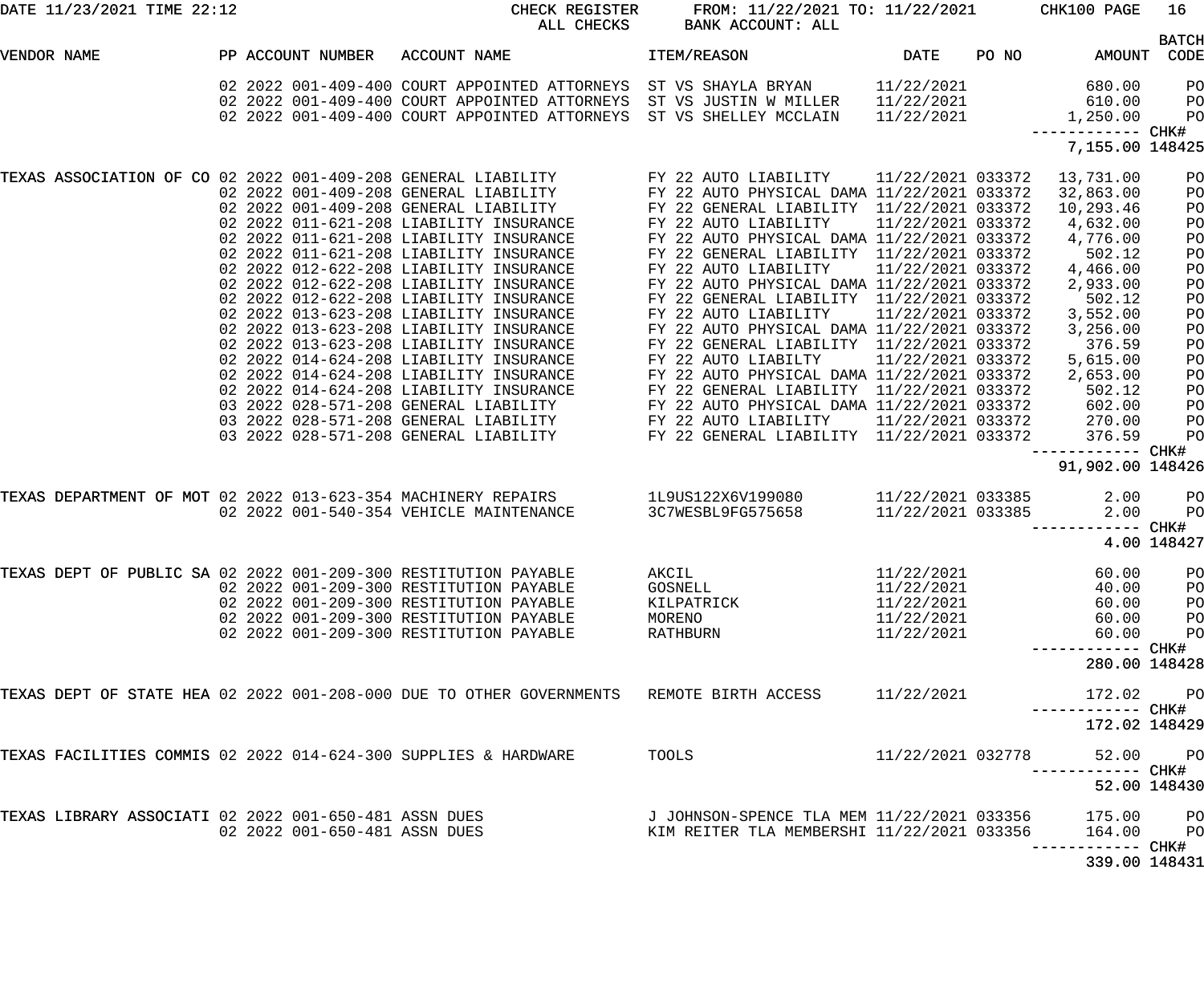| DATE 11/23/2021 TIME 22:12                                |  |                            |                                   | CHECK REGISTER                    | FROM: 11/22/2021 TO: 11/22/2021 CHK100 PAGE<br>ALL CHECKS BANK ACCOUNT: ALL                                         |                   |       |                            | 17                   |
|-----------------------------------------------------------|--|----------------------------|-----------------------------------|-----------------------------------|---------------------------------------------------------------------------------------------------------------------|-------------------|-------|----------------------------|----------------------|
| VENDOR NAME                                               |  |                            | PP ACCOUNT NUMBER ACCOUNT NAME    |                                   | <b>ITEM/REASON</b>                                                                                                  | DATE              | PO NO | AMOUNT                     | <b>BATCH</b><br>CODE |
| TEXAS STAR EMBROIDERY                                     |  |                            | 02 2022 001-540-392 UNIFORMS      |                                   | SHIRTS                                                                                                              | 11/22/2021 032922 |       | 70.50                      | P <sub>O</sub>       |
|                                                           |  |                            | 02 2022 001-540-392 UNIFORMS      |                                   | SHIRTS                                                                                                              | 11/22/2021 032922 |       | 56.00                      | PO                   |
|                                                           |  |                            | 02 2022 001-551-392 UNIFORMS      |                                   | PATCHES, SEW ON 4 SHIRTS 11/22/2021 033267                                                                          |                   |       | 155.25                     | PO                   |
|                                                           |  |                            | 02 2022 001-540-392 UNIFORMS      |                                   | UNIFORMS                                                                                                            | 11/22/2021 032922 |       | 72.00                      | PO                   |
|                                                           |  |                            |                                   |                                   |                                                                                                                     |                   |       |                            |                      |
|                                                           |  |                            |                                   |                                   |                                                                                                                     |                   |       | 353.75 148432              |                      |
| TEXOMA COMMUNITY CENTER 02 2022 001-645-488 TEXOMA MHMR   |  |                            |                                   |                                   | 1ST QTR FY 22 11/22/2021 033059 10,875.00                                                                           |                   |       |                            | P <sub>O</sub>       |
|                                                           |  |                            |                                   |                                   |                                                                                                                     |                   |       | 10,875.00 148433           |                      |
| THOMPSON J R INC                                          |  | 02 2022 013-623-302 GRAVEL |                                   |                                   | 1 1/2" CRUSHER RUN                                                                                                  | 11/22/2021 032810 |       | 4,199.14                   | PO                   |
|                                                           |  | 02 2022 013-623-302 GRAVEL |                                   |                                   | 1 1/2" CRUSHER RUN                                                                                                  | 11/22/2021 032810 |       | 3,015.38                   | P <sub>O</sub>       |
|                                                           |  | 02 2022 013-623-302 GRAVEL |                                   |                                   | 1 1/2" CRUSHER RUN                                                                                                  | 11/22/2021 032810 |       | 3,958.40                   | PO                   |
|                                                           |  | 02 2022 012-622-302 GRAVEL |                                   |                                   | 1 1/2" CRUSHER RUN                                                                                                  | 11/22/2021 032889 |       | 3,004.53                   | PO                   |
|                                                           |  | 02 2022 012-622-302 GRAVEL |                                   |                                   | 1 1/2" CRUSHER RUN                                                                                                  | 11/22/2021 032889 |       |                            |                      |
|                                                           |  |                            |                                   |                                   |                                                                                                                     |                   |       | 3,117.98                   | PO                   |
|                                                           |  | 02 2022 012-622-302 GRAVEL |                                   |                                   | 1 1/2" CRUSHER RUN                                                                                                  | 11/22/2021 032889 |       | 485.73                     | P <sub>O</sub>       |
|                                                           |  | 02 2022 012-622-302 GRAVEL |                                   |                                   | 1 1/2" CRUSHER RUN                                                                                                  | 11/22/2021 032889 |       | 4,531.34                   | P <sub>O</sub>       |
|                                                           |  | 02 2022 012-622-302 GRAVEL |                                   |                                   | 1 1/2" CRUSHER RUN                                                                                                  | 11/22/2021 032889 |       | 1,030.21                   | PO                   |
|                                                           |  | 02 2022 011-621-302 GRAVEL |                                   |                                   | 1 1/2" CRUSHER RUN                                                                                                  | 11/22/2021 033218 |       | 3,225.88                   | PO                   |
|                                                           |  | 02 2022 011-621-302 GRAVEL |                                   |                                   | 1 1/2" CRUSHER RUN                                                                                                  | 11/22/2021 033218 |       | 2,271.93                   | PO                   |
|                                                           |  | 02 2022 011-621-302 GRAVEL |                                   |                                   | 1 1/2" CRUSHER RUN                                                                                                  | 11/22/2021 033218 |       | 3,606.20                   | PO                   |
|                                                           |  | 02 2022 014-624-302 GRAVEL |                                   |                                   | 1 1/2" CRUSHER RUN                                                                                                  | 11/22/2021 032741 |       | 508.73                     | P <sub>O</sub>       |
|                                                           |  | 02 2022 014-624-302 GRAVEL |                                   |                                   | 1 1/2" CRUSHER RUN                                                                                                  | 11/22/2021 032741 |       | 327.76                     | P <sub>O</sub>       |
|                                                           |  | 02 2022 014-624-302 GRAVEL |                                   |                                   | 1 1/2" CRUSHER RUN                                                                                                  | 11/22/2021 032741 |       | 333.08                     | PO                   |
|                                                           |  | 02 2022 014-624-302 GRAVEL |                                   |                                   | 1 1/2" CRUSHER RUN                                                                                                  | 11/22/2021 032741 |       | 501.98                     | PO                   |
|                                                           |  |                            |                                   |                                   |                                                                                                                     |                   |       |                            |                      |
|                                                           |  |                            |                                   |                                   |                                                                                                                     |                   |       | 34, 118. 27 148434         |                      |
| THOMSON WEST                                              |  |                            | 02 2022 001-560-390 SUBSCRIPTIONS | <b>OCT 2021</b>                   |                                                                                                                     | 11/22/2021 033094 |       | 289.00                     | P <sub>O</sub>       |
|                                                           |  |                            | 02 2022 040-651-390 SUBSCRIPTIONS |                                   | OCT 2021                                                                                                            | 11/22/2021 033090 |       | 507.15                     | PO                   |
|                                                           |  |                            |                                   |                                   |                                                                                                                     |                   |       | -----------         CHK#   |                      |
|                                                           |  |                            |                                   |                                   |                                                                                                                     |                   |       | 796.15 148435              |                      |
|                                                           |  |                            |                                   |                                   |                                                                                                                     |                   |       |                            |                      |
|                                                           |  |                            |                                   |                                   | TRACTOR SUPPLY PLAN 02 2022 013-623-300 SUPPLIES & HARDWARE FUEL FILTER 11/22/2021 032911 42.99 PO                  |                   |       |                            |                      |
|                                                           |  |                            |                                   |                                   | 02 2022 013-623-457 MACHINERY & EQUIP NON-CAPI FUEL TANK AND PUMP $11/22/2021$ 032911 1,379.98 PO                   |                   |       |                            |                      |
|                                                           |  |                            |                                   |                                   |                                                                                                                     |                   |       |                            |                      |
|                                                           |  |                            |                                   |                                   |                                                                                                                     |                   |       | 1,422.97 148436            |                      |
| TRADE CREDIT SERVICES 02 2022 001-435-310 OFFICE SUPPLIES |  |                            |                                   |                                   | <b>SCISSORS</b>                                                                                                     |                   |       | 11/22/2021 033334 14.97 PO |                      |
|                                                           |  |                            |                                   |                                   | WATER                                                                                                               | 11/22/2021 033334 |       | 24.72 PO                   |                      |
|                                                           |  |                            |                                   |                                   |                                                                                                                     |                   |       |                            |                      |
|                                                           |  |                            |                                   |                                   |                                                                                                                     |                   |       |                            | 39.69 148437         |
|                                                           |  |                            |                                   |                                   |                                                                                                                     |                   |       |                            |                      |
|                                                           |  |                            |                                   |                                   | TRANSUNION RISK AND ALT 02 2022 001-411-390 SUBSCRIPTIONS                 OCT 2021 COMPLIANCE     11/22/2021 033353 |                   |       | 73.20 PO                   |                      |
|                                                           |  |                            |                                   | 02 2022 001-475-495 TRIAL EXPENSE | CA OCT 2021                                                                                                         |                   |       | 11/22/2021 033353 12.30 PO |                      |
|                                                           |  |                            |                                   | 02 2022 001-476-495 TRIAL EXPENSE | DA OCT 2021                                                                                                         |                   |       | 11/22/2021 033353 3.60 PO  |                      |
|                                                           |  |                            |                                   |                                   |                                                                                                                     |                   |       |                            |                      |
|                                                           |  |                            |                                   |                                   |                                                                                                                     |                   |       | 89.10 148438               |                      |
|                                                           |  |                            |                                   |                                   |                                                                                                                     |                   |       |                            |                      |
| TRICOUNTY MATERIALS AND 02 2022 014-624-302 GRAVEL        |  |                            |                                   |                                   | 1 1/2" FLEX BASE 11/22/2021 032784                                                                                  |                   |       | 326.72 PO                  |                      |
|                                                           |  |                            |                                   |                                   |                                                                                                                     |                   |       |                            |                      |
|                                                           |  |                            |                                   |                                   |                                                                                                                     |                   |       | 326.72 148439              |                      |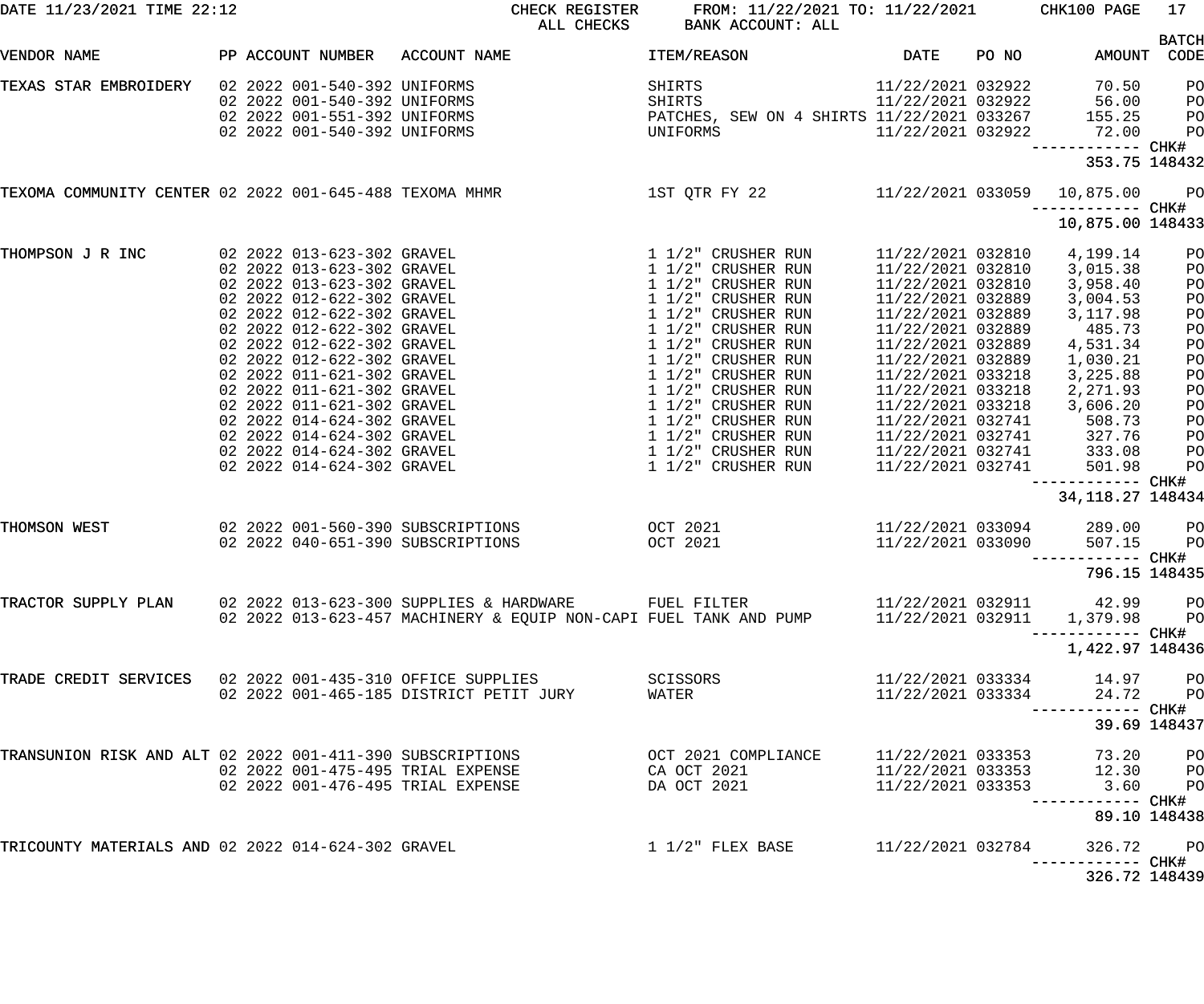| DATE 11/23/2021 TIME 22:12                                                                    |  |  |                                                                                                                                                                                                           | CHECK REGISTER<br>ALL CHECKS                                    |                    | FROM: 11/22/2021 TO: 11/22/2021 CHK100 PAGE<br>BANK ACCOUNT: ALL                                                                        |                                                                                  |       |                                                                                                 | 18                                                 |
|-----------------------------------------------------------------------------------------------|--|--|-----------------------------------------------------------------------------------------------------------------------------------------------------------------------------------------------------------|-----------------------------------------------------------------|--------------------|-----------------------------------------------------------------------------------------------------------------------------------------|----------------------------------------------------------------------------------|-------|-------------------------------------------------------------------------------------------------|----------------------------------------------------|
| PP ACCOUNT NUMBER ACCOUNT NAME<br>VENDOR NAME                                                 |  |  |                                                                                                                                                                                                           |                                                                 | <b>ITEM/REASON</b> |                                                                                                                                         | DATE                                                                             | PO NO |                                                                                                 | <b>BATCH</b><br>AMOUNT CODE                        |
| TXPPA                                                                                         |  |  | 02 2022 001-495-481 ASSN DUES                                                                                                                                                                             |                                                                 |                    | FY22 - MEMBERSHIP 11/22/2021 033364                                                                                                     |                                                                                  |       | 150.00<br>------------ CHK#                                                                     | <b>PO</b>                                          |
|                                                                                               |  |  |                                                                                                                                                                                                           |                                                                 |                    |                                                                                                                                         |                                                                                  |       | 150.00 148440                                                                                   |                                                    |
| UNITED AG & TURF                                                                              |  |  | 02 2022 014-624-354 MACHINERY REPAIRS<br>02 2022 014-624-354 MACHINERY REPAIRS<br>02 2022 011-621-354 MACHINERY REPAIRS<br>02 2022 012-622-354 MACHINERY REPAIRS<br>02 2022 012-622-354 MACHINERY REPAIRS |                                                                 | REPAIRS            | COMPRESSOR<br>SWISS FILE 11/22/2021 033219<br>POWERHEAD W/QCA 11/22/2021 033388<br>RAPID MICRO COMFORT, POW 11/22/2021 033388           | 11/22/2021 032787<br>11/22/2021 032787                                           |       | 939.96<br>132.00<br>7.00<br>$399.99$<br>$399.99$<br>$-$ ----                                    | P <sub>O</sub><br>P <sub>O</sub><br>PO<br>PO<br>PO |
|                                                                                               |  |  |                                                                                                                                                                                                           |                                                                 |                    |                                                                                                                                         |                                                                                  |       | ------------ CHK#<br>2,382.44 148441                                                            |                                                    |
| VERIZON WIRELESS                                                                              |  |  | 02 2022 001-560-420 TELEPHONE<br>02 2022 001-540-420 TELEPHONE<br>02 2022 001-590-420 TELEPHONE<br>02 2022 001-407-420 TELEPHONE<br>02 2022 001-503-420 TELEPHONE                                         |                                                                 |                    | EMS DATA CARDS<br>SUBDIVISION DATA CARDS<br>EMERGENCY MANAGEMENT<br>IT DATA CARDS                                                       | 11/22/2021<br>11/22/2021<br>11/22/2021<br>11/22/2021<br>11/22/2021<br>11/22/2021 |       | 1,216.08<br>37.99<br>341.93<br>38.13<br>37.99<br>305.10<br>------------ CHK#<br>1,977.22 148442 | P <sub>O</sub><br>PO<br>PO<br>PO<br>PO<br>PO       |
| VICTORY AUTOMOTIVE AND 02 2022 001-540-354 VEHICLE MAINTENANCE REPAIRS 4903 11/22/2021 032921 |  |  | 02 2022 001-540-354 VEHICLE MAINTENANCE                                                                                                                                                                   |                                                                 |                    | REPAIRS UNIT 4901                                                                                                                       | 11/22/2021 032921                                                                |       | 565.71<br>347.16<br>------------ CHK#                                                           | PO<br>PO                                           |
|                                                                                               |  |  |                                                                                                                                                                                                           |                                                                 |                    |                                                                                                                                         |                                                                                  |       | 912.87 148443                                                                                   |                                                    |
| WAGNER SUPPLY COMPANY I 02 2022 001-510-300 SUPPLIES                                          |  |  | 02 2022 001-510-300 SUPPLIES<br>02 2022 001-510-300 SUPPLIES<br>02 2022 001-510-300 SUPPLIES<br>02 2022 001-510-300 SUPPLIES                                                                              |                                                                 | AIRLIFT            | WASHER<br>GLASS CLNR, WIPES, LINER 11/22/2021 032971<br>TANGLET CLNR, T 11/22/2021 032971<br>URINAL SCRN, TISSUE, WIP 11/22/2021 032971 | 11/22/2021 032971                                                                |       | 86.80<br>449.64<br>227.42<br>$4.00$<br>$753.08$                                                 | P <sub>O</sub><br>PO<br>PO<br>PO<br>PO             |
|                                                                                               |  |  |                                                                                                                                                                                                           |                                                                 |                    |                                                                                                                                         |                                                                                  |       | 1,520.94 148444                                                                                 |                                                    |
| WHITE ROGER LEE                                                                               |  |  |                                                                                                                                                                                                           | 02 2022 001-409-400 COURT APPOINTED ATTORNEYS ST VS JIMMY D LEE |                    | 02  2022  001-409-400  COURT APPOINTED ATTORNEYS  ST VS REVIR W PALACIOS  11/22/2021                                                    | 11/22/2021                                                                       |       | 680.00<br>605.00<br>------------ CHK#                                                           | PO<br>PO                                           |
|                                                                                               |  |  |                                                                                                                                                                                                           |                                                                 |                    |                                                                                                                                         |                                                                                  |       | 1,285.00 148445                                                                                 |                                                    |
| WILLIAMS ROGER ATTORNEY 02 2022 001-409-400 COURT APPOINTED ATTORNEYS ST VS RONDAL SCROGUM    |  |  | 02 2022 001-409-495 TRIAL EXPENSE                                                                                                                                                                         | 02 2022 001-409-400 COURT APPOINTED ATTORNEYS STEVEN BULLARD    |                    | ST VS ROMDAL SCROGUM<br>02 2022 001-409-400 COURT APPOINTED ATTORNEYS ST VS MISTY D HENLEY                                              | 11/22/2021<br>11/22/2021<br>11/22/2021<br>11/22/2021                             |       | 1,000.00<br>28.99<br>725.00<br>1,000.00<br>----------- CHK#                                     | PO<br>P <sub>O</sub><br>PO<br>PO                   |
|                                                                                               |  |  |                                                                                                                                                                                                           |                                                                 |                    |                                                                                                                                         |                                                                                  |       | 2,753.99 148446                                                                                 |                                                    |
| WROBEL BOB                                                                                    |  |  | 02  2022  037-560-427  TRAINING - SHERIFF                                                                                                                                                                 |                                                                 |                    | SCHOOL BASED LAW ENFORC 11/22/2021                                                                                                      |                                                                                  |       | 125.00<br>125.00 148447                                                                         | PO                                                 |
| XEROX CORPORATION                                                                             |  |  | 02 2022 001-409-463 COPY MACHINE RENTAL<br>02 2022 001-409-463 COPY MACHINE RENTAL<br>02 2022 001-409-463 COPY MACHINE RENTAL                                                                             |                                                                 |                    | COPIES OCT 2021<br>OCT 2021 - COUNTY JUDGE 11/22/2021 033100<br>OCT 2021 - HR                                                           | 11/22/2021 033100<br>11/22/2021 033110                                           |       | 54.04<br>146.38<br>55.93                                                                        | PO<br>PO<br>PO                                     |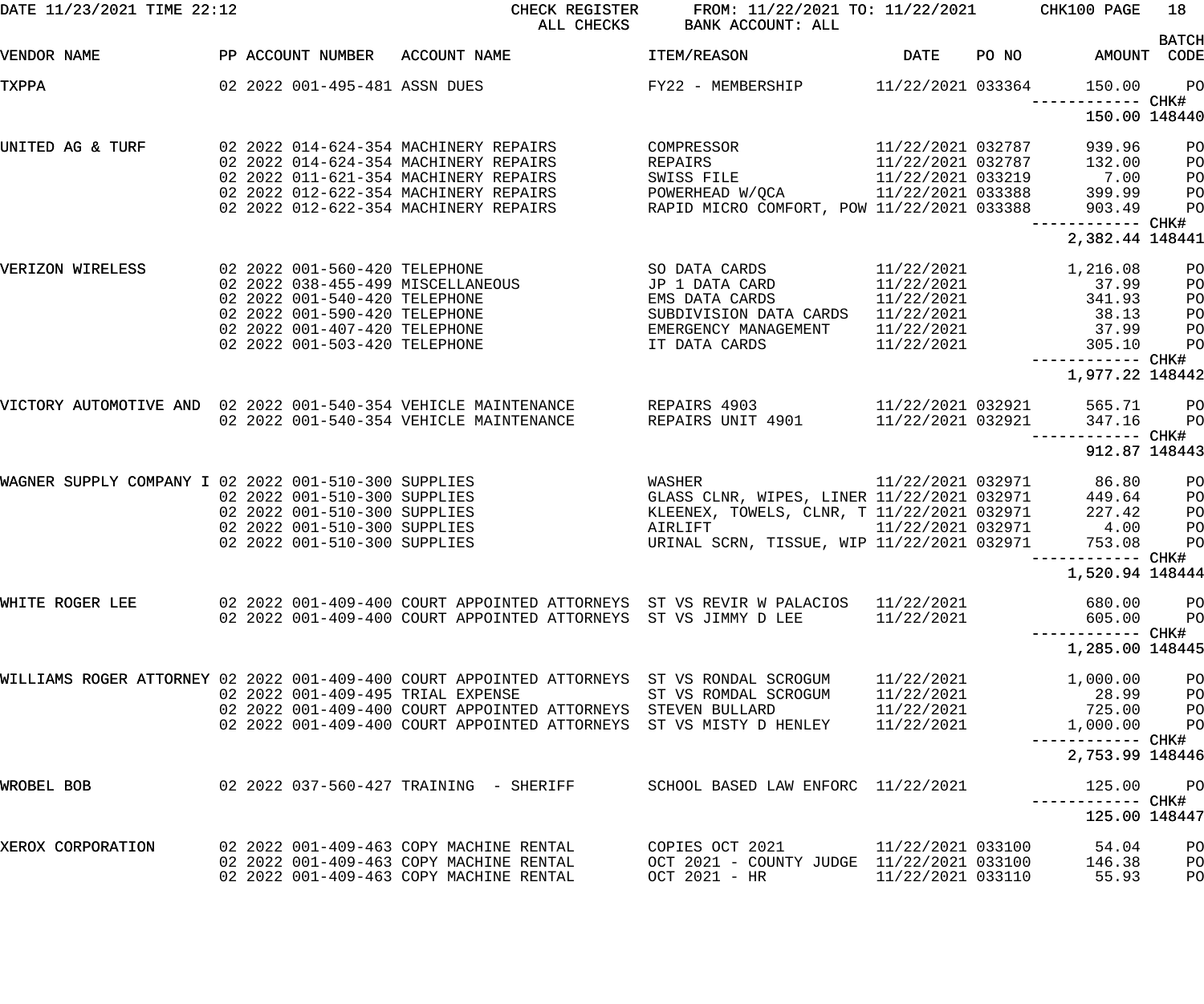DATE 11/23/2021 TIME 22:12 CHECK REGISTER FROM: 11/22/2021 TO: 11/22/2021 CHK100 PAGE 19 ALL CHECKS BANK ACCOUNT: ALL

| VENDOR NAME        |  | PP ACCOUNT NUMBER | ACCOUNT NAME                                                                                                                                                                                                                      | ITEM/REASON                                                   | <b>DATE</b>                   | PO NO | AMOUNT                        | <b>BATCH</b><br>CODE |
|--------------------|--|-------------------|-----------------------------------------------------------------------------------------------------------------------------------------------------------------------------------------------------------------------------------|---------------------------------------------------------------|-------------------------------|-------|-------------------------------|----------------------|
|                    |  |                   |                                                                                                                                                                                                                                   |                                                               |                               |       |                               |                      |
|                    |  |                   | 02 2022 001-409-463 COPY MACHINE RENTAL                                                                                                                                                                                           | COPIES OCT 2021                                               | 11/22/2021 033099             |       | 92.35                         | PO                   |
|                    |  |                   | 02 2022 001-409-463 COPY MACHINE RENTAL                                                                                                                                                                                           | OCT 2021 - AUDITOR                                            | 11/22/2021 033099             |       | 129.03                        | PO                   |
|                    |  |                   | 02 2022 041-650-463 COPY MACHINE RENTAL                                                                                                                                                                                           | COPIES OCT 2021                                               | 11/22/2021 033113             |       | 183.08                        | PO                   |
|                    |  |                   | 02 2022 041-650-463 COPY MACHINE RENTAL                                                                                                                                                                                           | OCT 2021 - LIBRARY                                            | 11/22/2021 033113             |       | 164.78                        | PO                   |
|                    |  |                   | 02 2022 001-409-463 COPY MACHINE RENTAL<br>02 2022 001-409-463 COPY MACHINE RENTAL                                                                                                                                                | COPIES OCT 2021<br>OCT 2021 - EXTENSION OFF 11/22/2021 033109 | 11/22/2021 033109             |       | 129.54<br>162.04              | PO                   |
|                    |  |                   | 02 2022 001-409-463 COPY MACHINE RENTAL                                                                                                                                                                                           | COPIES OCT 2021                                               | 11/22/2021 033106             |       | 1.31                          | PO<br>PO             |
|                    |  |                   | 02 2022 001-409-463 COPY MACHINE RENTAL                                                                                                                                                                                           | OCT 2021 - DISTRICT JUDG 11/22/2021 033106                    |                               |       | 86.07                         | PO                   |
|                    |  |                   | 02 2022 001-409-463 COPY MACHINE RENTAL                                                                                                                                                                                           | OCT 2021 - VICTIM SERVIC 11/22/2021 033115                    |                               |       | 63.13                         | PO                   |
|                    |  |                   | 02 2022 001-570-463 COPIER RENTAL                                                                                                                                                                                                 | OCT 2021 - JUVENILE PROB 11/22/2021 033112                    |                               |       | 65.31                         | PO                   |
|                    |  |                   | 02 2022 001-409-463 COPY MACHINE RENTAL                                                                                                                                                                                           | OCT 2021 - COMPLIANCE                                         | 11/22/2021 033103             |       | 64.96                         | PO                   |
|                    |  |                   | 02 2022 001-409-463 COPY MACHINE RENTAL                                                                                                                                                                                           | COPIES OCT 2021                                               | 11/22/2021 033103             |       | 20.09                         | PO                   |
|                    |  |                   | 02 2022 001-409-463 COPY MACHINE RENTAL                                                                                                                                                                                           |                                                               | 11/22/2021 033111             |       | 12.14                         | PO                   |
|                    |  |                   | 02 2022 001-409-463 COPY MACHINE RENTAL                                                                                                                                                                                           | COPIES OCT 2021<br>OCT 2021 - JAIL                            | 11/22/2021 033111             |       | 138.55                        | PO                   |
|                    |  |                   | 02 2022 001-409-463 COPY MACHINE RENTAL                                                                                                                                                                                           | COPIES OCT                                                    | 11/22/2021 033108             |       | 29.91                         | PO                   |
|                    |  |                   | 02 2022 001-409-463 COPY MACHINE RENTAL                                                                                                                                                                                           | OCT 2021 - EMS                                                | 11/22/2021 033108             |       | 145.05                        | PO                   |
|                    |  |                   | 02 2022 001-409-463 COPY MACHINE RENTAL                                                                                                                                                                                           | COPIES OCT 2021                                               | 11/22/2021 033101             |       | 98.54                         | PO                   |
|                    |  |                   | 02 2022 001-409-463 COPY MACHINE RENTAL                                                                                                                                                                                           | OCT 2021 - COUNTY CLERK 11/22/2021 033101                     |                               |       | 146.35                        | PO                   |
|                    |  |                   | 02 2022 001-409-463 COPY MACHINE RENTAL                                                                                                                                                                                           | OCT 2021 - SHERIFF'S OFF 11/22/2021 033114                    |                               |       | 142.93                        | PO                   |
|                    |  |                   | 02 2022 001-409-463 COPY MACHINE RENTAL                                                                                                                                                                                           | COPIES OCT 2021                                               | 11/22/2021 033114             |       | 62.99                         | PO                   |
|                    |  |                   | 02 2022 001-409-463 COPY MACHINE RENTAL                                                                                                                                                                                           | COPIES OCT 2021                                               | 11/22/2021 033102             |       | 7.47                          | PO                   |
|                    |  |                   | 02 2022 001-409-463 COPY MACHINE RENTAL                                                                                                                                                                                           | OCT 2021 - COUNTY CLERK 11/22/2021 033102                     |                               |       | 58.61                         | PO                   |
|                    |  |                   | 02 2022 001-409-463 COPY MACHINE RENTAL                                                                                                                                                                                           | COPIES OCT 2021                                               | 11/22/2021 033105             |       | 30.87                         | PO                   |
|                    |  |                   | 02 2022 001-409-463 COPY MACHINE RENTAL                                                                                                                                                                                           | OCT 2021 - DISTRICT JUDG 11/22/2021 033105                    |                               |       | 146.81                        | PO                   |
|                    |  |                   | 02 2022 001-409-463 COPY MACHINE RENTAL                                                                                                                                                                                           | COPIES OCT 2021                                               | 11/22/2021 033104             |       | 5.06                          | PO                   |
|                    |  |                   | 02 2022 001-409-463 COPY MACHINE RENTAL                                                                                                                                                                                           | OCT 2021 - COUNTY COURT 11/22/2021 033104                     |                               |       | 146.81                        | PO                   |
|                    |  |                   | 02 2022 001-409-463 COPY MACHINE RENTAL                                                                                                                                                                                           | COPIES OCT 2021                                               | 11/22/2021 033107             |       | 82.48                         | PO                   |
|                    |  |                   | 02 2022 001-409-463 COPY MACHINE RENTAL                                                                                                                                                                                           | OCT 2021 - DPS                                                | 11/22/2021 033107             |       | 159.53                        | PO                   |
|                    |  |                   |                                                                                                                                                                                                                                   |                                                               |                               |       |                               |                      |
|                    |  |                   |                                                                                                                                                                                                                                   |                                                               |                               |       | 2,832.14 148448               |                      |
| AMAZON CREDIT PLAN |  |                   | 12 2021 001-543-499 MISCELLANEOUS                                                                                                                                                                                                 | VOLTATGE TESTER                                               | 11/22/2021 032590             |       | 30.46                         | 21                   |
|                    |  |                   | 12 2021 001-503-310 OFFICE SUPPLIES                                                                                                                                                                                               | GARDNER BENDER                                                | 11/22/2021 031310             |       | 7.02                          | 21                   |
|                    |  |                   | 12 2021 001-503-310 OFFICE SUPPLIES                                                                                                                                                                                               | DISPOSABLE FACE MASKS                                         | 11/22/2021 031310             |       | 27.98                         | 21                   |
|                    |  |                   |                                                                                                                                                                                                                                   |                                                               |                               |       |                               |                      |
|                    |  |                   |                                                                                                                                                                                                                                   |                                                               |                               |       | 65.46 148449                  |                      |
|                    |  |                   |                                                                                                                                                                                                                                   |                                                               |                               |       |                               |                      |
|                    |  |                   | 11/22/2021 030890 31.09 21 11/22/2021 021 12 2021 014-624-300 SUPPLIES & HARDWARE SHOP TOWELS, MATS, FIRST 11/22/2021 030890 31.09 21<br>12 2021 014-624-392 UNIFORMS - EMPLOYEES & PRI UNIFORMS 09/15/2021 11/22/2021 030890 135 |                                                               |                               |       |                               |                      |
|                    |  |                   |                                                                                                                                                                                                                                   |                                                               |                               |       | ------------ CHK#             |                      |
|                    |  |                   |                                                                                                                                                                                                                                   |                                                               |                               |       | 166.11 148450                 |                      |
| BBVA USA           |  |                   | 12 2021 001-409-499 MISCELLANEOUS AUG CUSTODY CHARGES 11/22/2021                                                                                                                                                                  |                                                               |                               |       | 11.00 21<br>------------ CHK# |                      |
|                    |  |                   |                                                                                                                                                                                                                                   |                                                               |                               |       | 11.00 148451                  |                      |
|                    |  |                   | BROWN TRANSPORTATION 12 2021 012-622-306 CONTRACT SERVICES HAULING GRAVEL                                                                                                                                                         |                                                               | 11/22/2021 031593 4,744.04 21 |       |                               |                      |
|                    |  |                   |                                                                                                                                                                                                                                   |                                                               |                               |       | 4,744.04 148452               |                      |
| CAREFLITE          |  |                   |                                                                                                                                                                                                                                   |                                                               |                               |       | 24.00 21                      |                      |
|                    |  |                   |                                                                                                                                                                                                                                   |                                                               |                               |       | $24.00.100152$                |                      |

24.00 148453